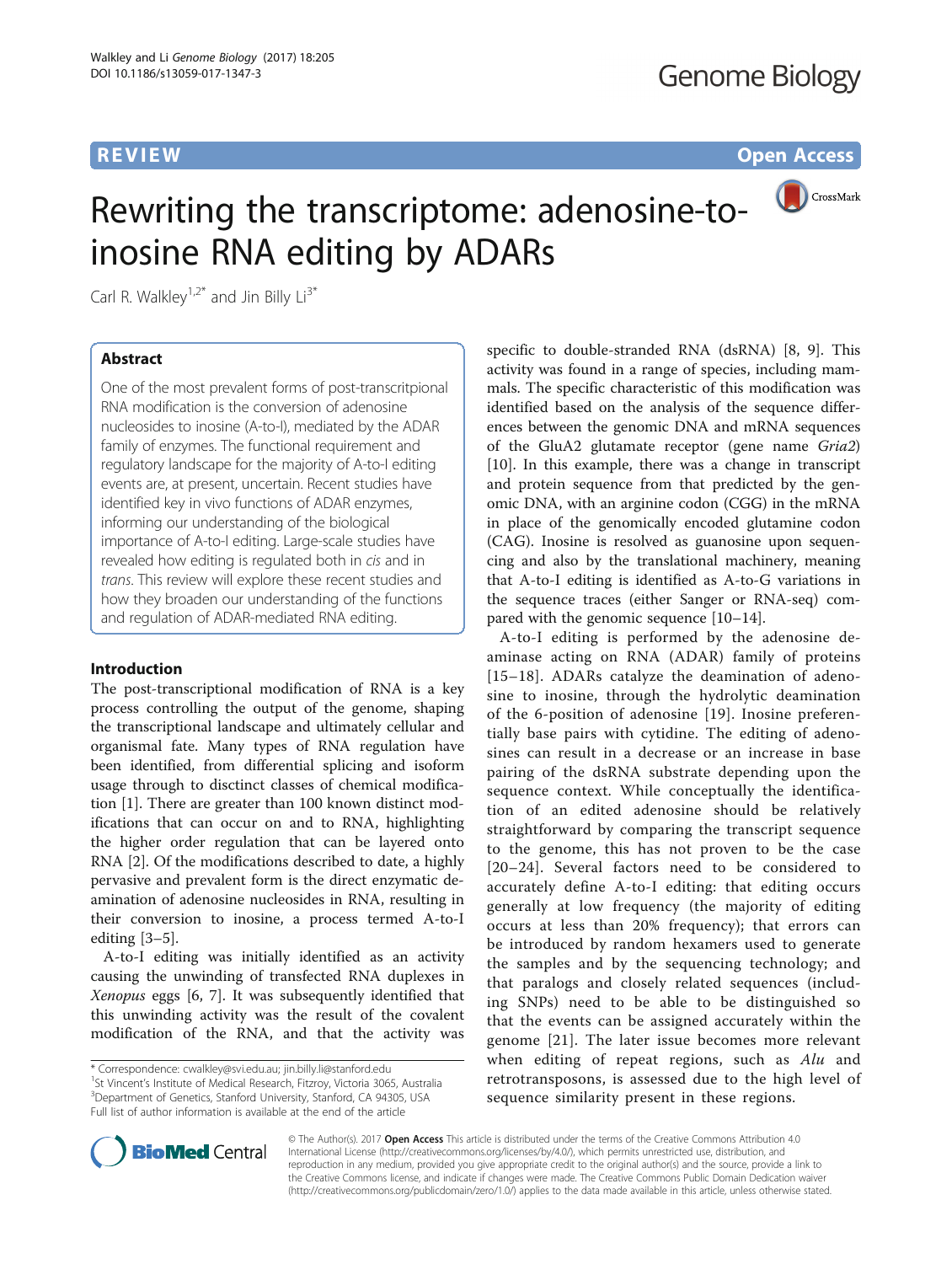Our knowledge of editing was largely confined to a select few well-studied targets, until the parallel advances in computational methods and sequencing approaches that generate significantly greater transcriptome coverage converged to allow the accurate identification of editing in many different species. Since the identification of this modification and with the relatively recent advances in sequencing methods, the number of known sites that can be subjected to A-to-I editing has grown exponentially, with current estimates of up to 100 million possible editing events in the human genome [[25, 26\]](#page-9-0).

## Types of editing

Two primary types of A-to-I editing have been defined. The first is site-selective editing [[25](#page-9-0), [27](#page-9-0)–[29](#page-9-0)]. This type of editing refers to the deamination of a specific adenosine in an RNA [[10\]](#page-9-0). This can occur in isolation with no editing detected at neighboring adenosines or in short clustered regions within a given transcript (see [[30\]](#page-9-0) for an example). The efficiency of site-selective editing of a given base varies widely, from near 100% for the canonical example of Gria2 to less than 0.1%, with the majority of editing occurring at a frequency of less than 20% when assessed genome-wide [[31](#page-9-0)]. An adenosine subjected to editing in one tissue or subregion of a tissue may be differentially edited in other tissues or regions of the same tissue, suggesting that regulation of editing occurs and that it does not represent an "all or none" phenomenon [[31\]](#page-9-0). There are many additional examples of highly specific A-to-I editing events [\[10](#page-9-0), [14](#page-9-0), [32](#page-9-0)–[34](#page-9-0)]. Site-selective editing is best associated with transcript recoding, where the editing causes a change in the protein sequence and subsequent function [[14\]](#page-9-0). Despite the capacity for protein recoding arising from A-to-I editing, the proportion of editing events that result in this outcome are a very small minority of those now described in mammalian genomes, and the degree of conservation of these is generally low [[26, 35\]](#page-9-0). The consequences of recoding can vary, from the introduction of silent mutations with no discernable consequence for protein function through to mutations that alter the function of the protein dramatically, with the GluA2 Q/R site defining this latter paradigm [\[12](#page-9-0)–[14, 32, 33\]](#page-9-0).

The second and distinctive type of A-to-I editing is hyperediting [\[36](#page-9-0), [37\]](#page-9-0), which refers to a similar phenomenon as editing enriched regions (EERs) [\[38](#page-10-0), [39](#page-10-0)]. Hyper-editing is indicated by the editing of a large or excessive proportion of adenosines in close proximity to each other within the same transcript [\[40](#page-10-0)–[42](#page-10-0)]. In mammals, this class of editing is mostly associated with regions of repetitive sequence where high levels of homology arise from the base pairing of inverted repeats, resulting in the editing of a high proportion of adenosines in a short region of several hundred base pairs

[[36\]](#page-9-0). This primarily occurs in intronic regions and 3' UTRs in the mammalian context. In humans and primates this includes Alu elements and other types of repetitive regions [[26, 28](#page-9-0), [35,](#page-9-0) [43](#page-10-0)]. This type of extensive editing has also been observed in viral sequences, where the viral dsRNA can be subjected to extensive editing in the infected cell [\[9,](#page-9-0) [44](#page-10-0)–[47\]](#page-10-0).

# Expansion of RNA editing sites

The initial identification of A-to-I editing sites was largely based on serendipitous discoveries stemming from the detailed assessment of a single transcript [[10,](#page-9-0) [48\]](#page-10-0). Evidence for hyper-editing first arose from virology, where it was noted that the dsRNA of certain types of virus could be heavily modified [[9](#page-9-0), [49](#page-10-0)]. Methods were developed, and more recently adapted for use with high-throughput sequencing, to allow identification of inosine-containing transcripts. These approaches rely on either the preferential cleavage of inosine-containing transcripts by enzymes such as RNAse T1, or upon the chemical conversion of inosine by cyanoethylation, to allow identification of edited sites [\[50](#page-10-0)–[52](#page-10-0)].

Methodologies to systematically map A-to-I editing have primarily utilized the in silico analysis of expressed sequence tag databases or, more recently, the analysis of large RNA-seq datasets [\[26](#page-9-0)–[28, 31, 35](#page-9-0), [43](#page-10-0), [53](#page-10-0)–[55](#page-10-0)]. With the advent of high-throughput sequencing technologies, which have enabled base resolution analysis of most of the genome and the rapid cost per base reductions in their utilization, the numbers of editing sites catalogued has dramatically expanded [[25, 26](#page-9-0), [35,](#page-9-0) [56\]](#page-10-0). Targetted approaches, such as microfluidic multiplex PCR and sequencing (mmPCR-seq), allowing the highly accurate sampling of editing at a significant number of known editing sites across a range of tissues/samples at low cost, have added significantly to our ability to profile editing across tissues of an organism [\[57](#page-10-0)]. These approaches have also made possible the comparison of editing among species and phyla, providing important understanding of its prevalence and clues to its function in different contexts [[42, 58](#page-10-0)]. The analysis of editing across and within species has been highly informative to our understanding of the extent and consequences of Ato-I editing over evolution [[56, 59](#page-10-0)–[61\]](#page-10-0). The inclusion of genetically modified cells and organisms, such as tissues from the various ADAR knockout animals and cell lines with reduced ADAR expression/function, has enabled the experimental validation of large numbers of the sites that have been identified computationally in addition to the discovery of additional sites [\[40](#page-10-0), [41](#page-10-0), [62](#page-10-0), [63\]](#page-10-0). These complementary approaches have provided important validation of the methods and have been extended to begin to understand the differential effects and site preferences of the individual ADAR proteins.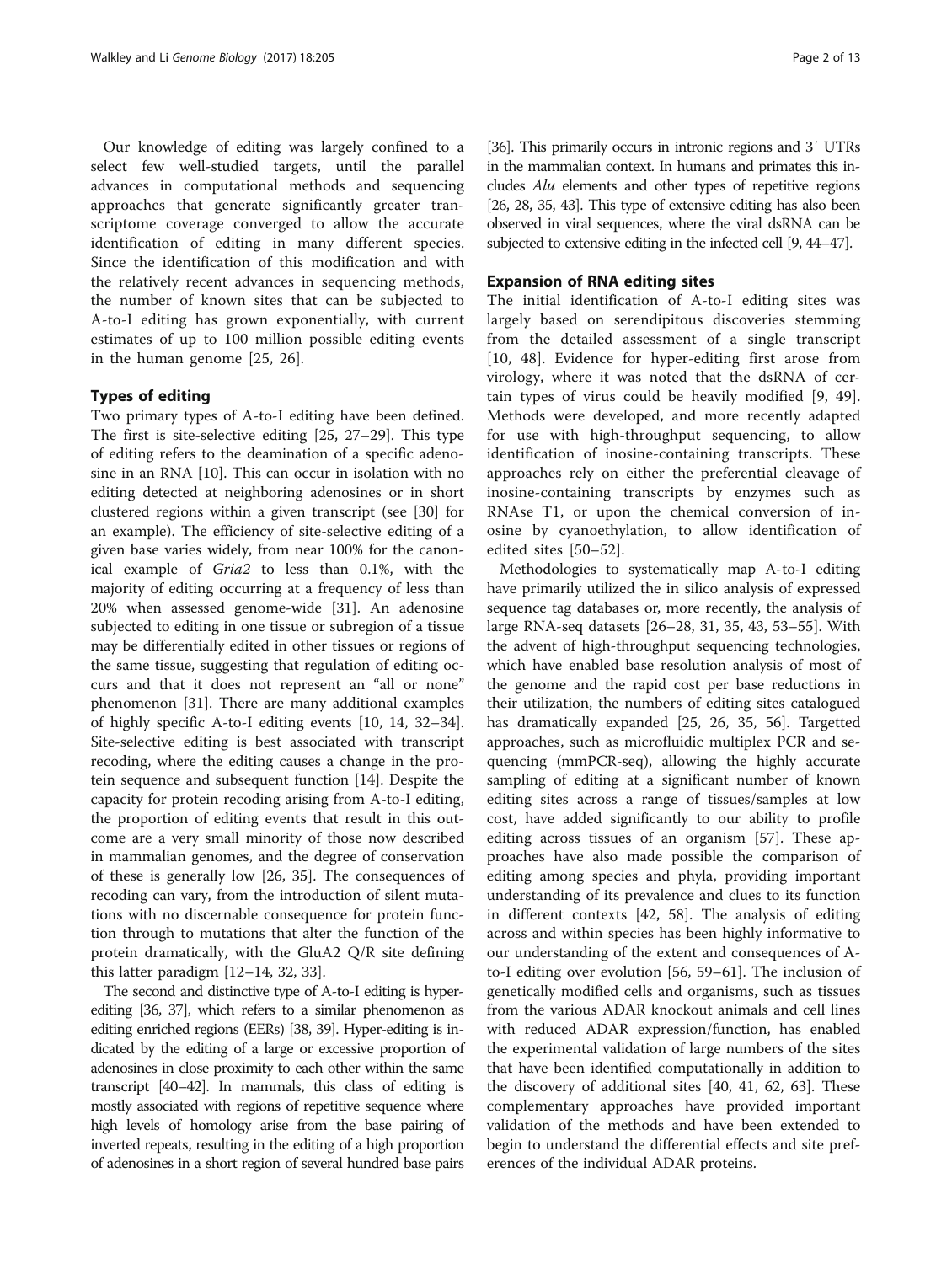Intuitively, RNA editing sites can be identified by finding genetic variants (A-to-G transitions on the forward strand, T-to-C on the reverse strand) present in the RNA-seq data but absent in the matched whole genome sequence from the same individual or species [\[28](#page-9-0), [64\]](#page-10-0). More recently, methods have evolved and a number of rigorous methods have been established to identify RNA editing sites, including those that can use RNA-seq alone rather than a reference genome [\[29,](#page-9-0) [65, 66\]](#page-10-0). Furthermore, special techniques have been developed to identify hyper-editing sites that often escape from the conventional approaches [[36](#page-9-0)]. This has been necessary due to the excessive numbers of edited bases in regions of hyper-editing which can impact on genomic alignment of these regions, making differentiation of these regions from sequencing errors of "bad reads" imperative. A historical view of the development of methods to reliably identify RNA editing sites is summarized in detail in a recent review (see reference [\[26](#page-9-0)] for a detailed perspective on this topic). Several databases are publically available to assess and query RNA-editing sites across species, including RADAR [[35](#page-9-0)], DARNED [\[67, 68](#page-10-0)], and REDIbd/REDItools [\[69\]](#page-10-0).

## ADAR proteins

The numbers and conservation of ADARs varies across species. Mammals have three proteins: ADAR1 (ADAR), ADAR2 (ADARB1), and ADAR3 (ADARB2); Drosophila melanogaster has a single *Adar* (phenotypically most similar to mammalian ADAR2 [\[70, 71](#page-10-0)]); and Caenorhabditis elegans has two genes, adr-1 and adr-2 (phenotypically most similar to ADAR3 and ADAR2, respectively [[72](#page-10-0)]). Each ADAR has dsRNA binding regions and a highly conserved carboxy terminal catalytic domain, distantly related to the bacterial cytidine deaminases [[17](#page-9-0), [73\]](#page-10-0). Mammalian ADAR1 and ADAR2 have demonstrated catalytic activity and participate in A-to-I editing; in contrast, no editing activity has been detected with ADAR3 on known subtrates and it appears to be catalytically inactive [[74, 75](#page-10-0)]. Unlike ADAR1 and ADAR2, ADAR3 does not appear to homodimerize and this may be an important contributor to its lack of activity [\[17,](#page-9-0) [74](#page-10-0)]. Similarly, in C. elegans adr-2 is capable of A-to-I editing while  $adr-1$ , akin to mammalian ADAR3, does not display editing activity [\[72\]](#page-10-0).

The expression of each of the ADARs varies across development and tissues in mammals [\[76\]](#page-10-0). ADAR1 is widely expressed throughout the body and is the most highly expressed ADAR outside the central nervous system (CNS). A unique feature of ADAR1 is that it can be expressed as two distinct editing competent isoforms, and increasing evidence supports that these may have both overlapping and distinctive functions [[18](#page-9-0), [30](#page-9-0), [77, 78](#page-10-0)]. ADAR1 is expressed as a consititutive p110 kDa isoform (ADAR1 p110), which localizes primarily to the nucleus, and an inducibile ADAR1 p150 isoform [[79\]](#page-10-0). The larger

isoform can be induced by activation of the interferon and innate immune sensing system and localizes to the cytoplasm [\[18\]](#page-9-0). ADAR2 and ADAR3 are most highly expressed in the brain and CNS, with expression more restricted in other tissues. ADAR2 contributes significantly to editing in the testis in the mouse [\[80\]](#page-10-0). The completion of detailed body maps and single cell studies of gene expression will enable a significantly refined understanding of when and how different ADARs are expressed throughout the body.

The phenotypes associated with loss of function of ADARs differ between species. In C. elegans deletion of adr-1 or adr-2 resulted in defects in chemotaxis [\[81](#page-10-0)], phenotypes that are consistent with a role in neuronal function. Interestingly, the chemotaxis defect could be rescued by concurrent deletion of components of the RNAi pathway, including *rde-1* and *rde-4*, implicating an interaction between RNA editing and RNAi pathways [[82\]](#page-10-0). Very recently, the chemotactic defect in *adr-2-*deficient C. elegans has been determined to be an editingdependent effect [[83](#page-10-0)]. The normal expression of the mRNA of clec-41, a predicted C-type lectin protein, was dependent upon editing by ADR-2. In ADR-2-deficient cells, the expression of clec-41 was significantly reduced. When *clec-41* expression was restored in *adr-2-deficient* neural cells, the chemotactic defect could be rescued, providing direct evidence that neuronal/chemotactic phenotypes of adr-2 mutants can be attributed to altered gene expression of an edited transcript [[83\]](#page-10-0).

Deletion of the single ADAR in Drosophila resulted in behavioral and locomotion abnormalities with brain lesions upon aging [\[70, 84, 85](#page-10-0)]. More recently, hypomorphic alleles have been established in Drosophila which have defects in sleep patterns [\[86\]](#page-11-0), with evidence for a conserved disruption of circadian rhythm in  $Adar2^{-/-}$  mice [[87](#page-11-0)]. In both C. elegans and Drosophila, the germline deletion of ADARs is compatibile with life and the mutants are viable but phenotypic [\[88\]](#page-11-0). Phylogenetic analysis demonstrated that mammalian ADAR2 could rescue Drosophila Adar null mutants, but that mammalian ADAR1 could not [[71](#page-10-0)]. This result, coupled with evolutionary analysis, suggested that ADAR1 and ADAR2 evolved separately and have conserved, but specialized, functions. Analysis of mammalian mutant models has now confirmed this.

In mice, deletion of Adar2 resulted in the fully penetrant development of postnatal seizures that ultimately result in death by 20–25 days of age [[13](#page-9-0)]. This phenotype was rescued by the substitution of a single adenine to guanine in the Q/R position of the Gria2 gene, mimicking constitu-tive editing at this site [\[11, 13\]](#page-9-0). The rescued  $Adar2^{-/-}$  $Gria2^{R/R}$  animals have a normal lifespan, are fertile, but have some subtle phenotypes that were revealed by broadbased phenotyping [\[89\]](#page-11-0). This elegant model of rescue of lethality by a single A-to-I site substitution within a single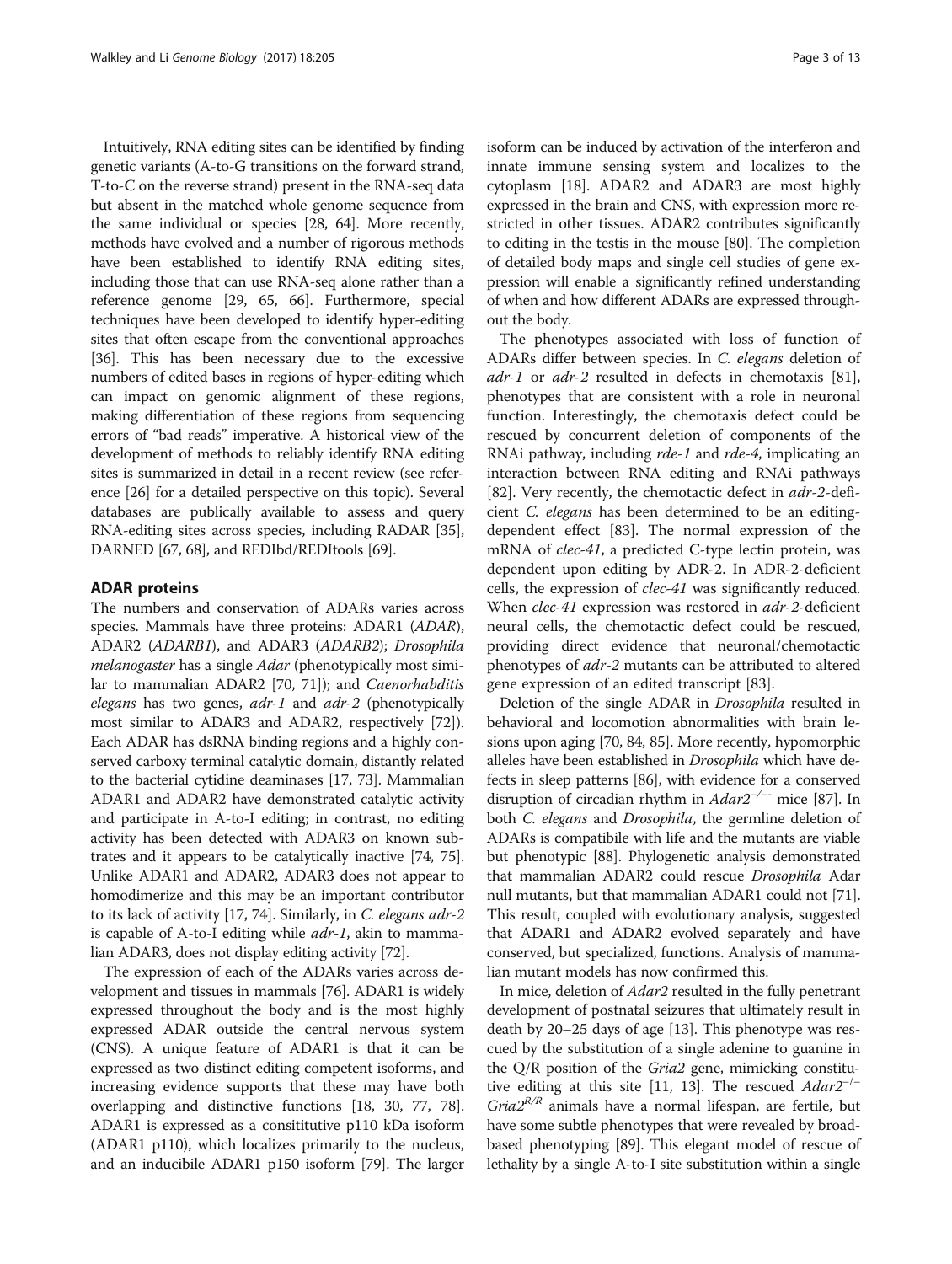RNA substrate illustrated definitively the paradigm of ADAR-mediated editing resulting in protein recoding as an essential consequence of A-to-I editing. Retrospectively, this result was also confounding as it suggested that editing of a large range of sites that have been subsequently defined was of limited biological relevance. Alternatively, it hinted that most editing may be required for "fine tuning" rather than being essential for homeostasis in mammals, and so may require specific contexts or settings for phenotypes to be revealed. However, as we now appreciate, the levels of redundancy and overlap of editing substrates between ADAR1 and ADAR2 are important considerations when interpreting the in vivo results.

In contrast to the  $Adar2^{-/-}$  phenotype, the deletion of Adar1  $(Adar1^{-/-},$  both p110 and p150 isoforms [\[30,](#page-9-0) [90](#page-11-0)]), the deletion of the p150 isoform specifically  $(Adar1p150^{-/-}$ [[77](#page-10-0)]), or the specific inactivation of the editing activity/catalytic domain  $(AdarI<sup>ES61A/ES61A</sup>)$ , both p110 and p150 are editing deficient [\[41\]](#page-10-0)) resulted in embryonic lethality between E11.5 and E13.5. These animals are characterized by a failure in fetal hematopoiesis and liver disintegration, marked by high levels of cell death. Subsequent studies identified the profound deregulation of transcripts related to the innate immune sensing (interferon) response upon deletion or mutation of ADAR1 [[91\]](#page-11-0). Using genetic intercrosses of the Adar1 mutants it has been identified by several groups including our own that a key in vivo function of ADAR1 is to modify endogenous RNA, via editing, to prevent activation of the cytosolic dsRNA sensing pathway centred on MDA5 and its downstream effector MAVS (Table [1\)](#page-4-0) [\[41](#page-10-0), [78](#page-10-0), [92\]](#page-11-0). A number of genetic pathways have been tested by crossing to the Adar1 mutants and assessing rescue of viability. Of the pathways tested in vivo, to date the only significant rescue has been achieved with the deletion of MDA5 and MAVS [[41](#page-10-0), [78,](#page-10-0) [92](#page-11-0)]. This function is unique to ADAR1, and is not shared by other mammalian ADARs. It was recently reported in human cell lines that deletion of RNaseL could rescue the viability of  $ADARI^{-/-}$  cell lines, in a comparable manner to deletion of MAVS [[93](#page-11-0)]. It is not presently clear whether the requirement for RNaseL is downstream of MDA5/MAVS signaling or can be initiated independently of this axis and whether the effect is physiologically relevant in vivo.

A question that has not been definitively resolved is the extent to which the phenotypes seen in the different mutant mouse models are due to editing-dependent or editing-independent functions. This is reasonably clear for the  $Adar2^{-/-}$  animals, with the profound rescue of the phenotype in these mice by the  $Gria2^{R/R}$  allele demonstrating that the physiologically most important function of ADAR2 is A-to-I editing. The  $Adar2^{-/-}Gria2^{R/R}$ animals do have additional subtle phenotypes that were

revealed after a comprehensive phenotypic analysis and testing suggesting that there are specific requirements for ADAR2 outside of Gria2 editing; however, whether these reflect the lack of editing of specific substrates or editing-independent functions is not clear [\[89\]](#page-11-0). In the case of ADAR1, a number of editing-independent functions have been proposed and phenotypes observed in rescued mice that were interpreted as independent of the editing activity of ADAR1. These range from roles in miRNA biogenesis [[94](#page-11-0)–[100\]](#page-11-0), affecting mRNA stability [[100](#page-11-0)–[102](#page-11-0)], alternative 3′ UTR usage [\[97](#page-11-0)], and altering RNA splicing [[103](#page-11-0), [104](#page-11-0)] and the rates and efficiency of translation [[105](#page-11-0)]. In vivo, the small numbers of  $Adar1^{-/-}$  $Mavs^{-/-}$  and  $Adar1p150^{-/-}Mavs^{-/-}$  rescued mice that survived past 10 days of age had developmental defects in the kidney, small intestine, and lymph node and a failure of B lymphopoiesis [\[78](#page-10-0)]. In contrast to these reported roles for editing-independent activities of ADAR1, we found that an Adar1 editing-deficient allele  $(Adar1<sup>ES61A</sup>)$  demonstrated highly comparable phenotypes in both a germline-deficient or acute adult somatic deletion model to ADAR1 null alleles [[40, 41,](#page-10-0) [106\]](#page-11-0). That the specific absence of editing, with a protein still being expressed, and the complete absence of the protein are so similar argues strongly that there are limited additional in vivo functions for the protein beyond editing. These genetic results do not exclude context-specific functions of ADAR1 independent of editing that were either not assessed or not active in the cell types assessed (primarily hematopoietic cells). At an organismal level A-to-I editing is the most essential function of ADAR1 and this function is required to prevent inappropriate activation of the innate immune system by endogenous RNA species.

No editing activity has been demonstrated by ADAR3. The role of mammalian ADAR3 is less clear, but data are accumulating from both C. elegans and mammalian models that ADAR3 may act to reduce the availability of substrates for ADAR1 or ADAR2, resulting in a net overall inhibitory effect on editing levels [\[72](#page-10-0), [75](#page-10-0), [76](#page-10-0)]. No phenotypes similar to those identified in the Adar1 and *Adar2* mutants have been reported for  $Adar3^{-/-}$  animals to date. Therefore, it is the combination of expression patterns of the different ADAR isoforms that can determine the nature and extent of editing in a given cell and tissue, with ADAR3 providing a counterpoint to ADAR1 and ADAR2 [[76\]](#page-10-0).

These genetics studies have refined our understanding of the functions of A-to-I editing and of the individual roles that ADAR isoforms fulfill in vivo: ADAR2 is key to site-selective editing, especially in the CNS, whereas ADAR1-mediated editing has an essential role in the prevention of activation of the cytosolic dsRNA innate immune sensing system by endogenous RNA (Fig. [1\)](#page-5-0).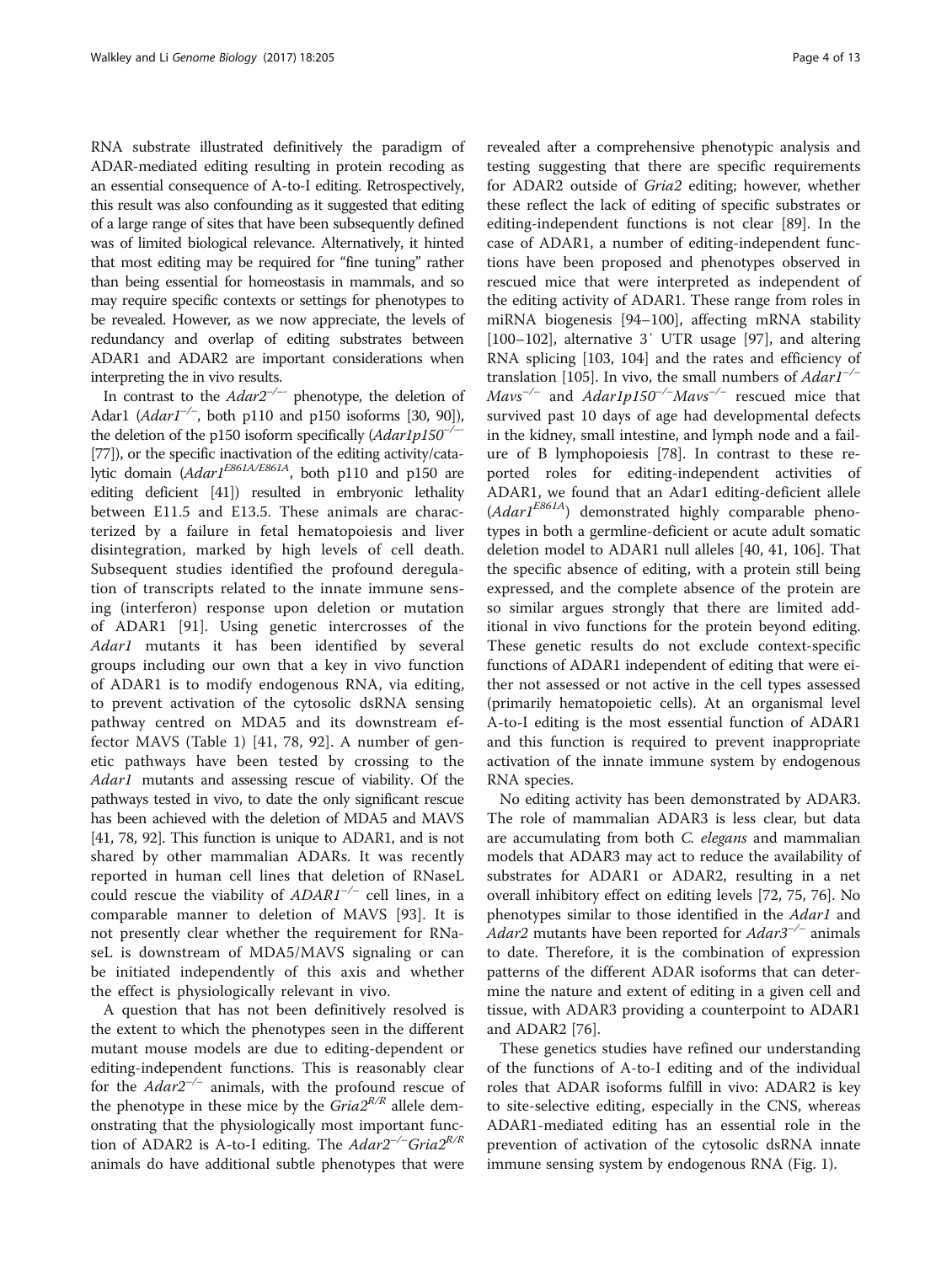<span id="page-4-0"></span>

| Adar allele                                | Genetic modifier (gene/<br>protein)                     | Method                                         | Function/substrate                                | Outcome at birth                                                          | Reference(s)                                 |
|--------------------------------------------|---------------------------------------------------------|------------------------------------------------|---------------------------------------------------|---------------------------------------------------------------------------|----------------------------------------------|
| $Adat^{-/-}$ (p110 and p150                |                                                         |                                                |                                                   | E11.5-12.0 lethal                                                         | [30, 90]                                     |
|                                            | $f\hat{n}h1^{-/-}$ (MDA5)                               | Mouse cross                                    | Long paired dsRNA                                 | Rescue: majority die by 2 days old                                        | $[78]$                                       |
|                                            | $Max^{-/-} (MAXS)$                                      | <i>Aouse</i> cross; Crispr cell<br>$\tilde{e}$ | Effector of RIG-I and MDA5                        | small number survive up to 20 days<br>Rescue: majority die by 2 days old; | [78, 92, 93]                                 |
|                                            | Rnasel <sup>-/-</sup> (RNase L)                         | Crispr cell line                               | Endoribonuclease; cleaves dsRNA                   | Rescue (cell lines)                                                       | [93]                                         |
|                                            | $Eif2ak2^{-/-}$ (PKR)                                   | Mouse cross                                    | dsRNA-activated serine/threonine<br>kinase        | No rescue                                                                 | $[90]$                                       |
|                                            | $Tmem173-/-$ (STING)                                    | <i>Nouse</i> cross                             | Cytosolic DNA sensor                              | No rescue                                                                 | $[78]$                                       |
|                                            | $Ddx58^{-/-}$ (RIG-I)                                   | Nouse cross                                    | Short 5' phos RNA (ds and ss)                     | No rescue                                                                 | $[78]$                                       |
|                                            | $Start^{-/-}$ (STAT1)                                   | <i><b>Nouse</b></i> cross                      | Transcriptional effector of interferon<br>pathway | No rescue; lethal by E15.5                                                | $[92]$                                       |
|                                            | $\text{fhat}^{\prime-}$ (IFNRa)                         | <i><b>Nouse</b></i> cross                      | Type I interferon receptor                        | No rescue; lethal at E14.5-15.5                                           | [78, 92]                                     |
|                                            | lfnar <sup>-/-</sup> lfngr <sup>-/-</sup> (IFNaR/IFNyR) | Nouse cross                                    | Type I and II interferon receptor                 | No rescue; lethal at E15.5                                                | $[40]$                                       |
|                                            | $T \gamma p 53^{1/2}$ (p53)                             | <i>louse</i> cross                             | Tumor suppressor; can modify cell<br>death        | No rescue                                                                 | Unpublished (J. Hartner<br>and C. Walkley)   |
| Adar1p150 <sup>-/-</sup> (p150 KO<br>only) |                                                         |                                                |                                                   | E11.5-12.0 lethal                                                         | $[77]$                                       |
|                                            | $Max^{-/-}$ (MAVS)                                      | Mouse cross                                    | Effector of RIG-I and MDA5                        | Rescue: majority survive to 20 days                                       | $[78]$                                       |
| Adar1E861A/E861A (editing                  |                                                         |                                                |                                                   | E13.5 lethal                                                              | $[41]$                                       |
| deficient)                                 | $ffh1^{-/-}$ (MDA5)                                     | Mouse cross; cell lines                        | Long paired dsRNA                                 | Rescue: majority survive normally<br>In vitro cell lines-rescue           | [41, 106]                                    |
|                                            | lfnar <sup>-/-</sup> lfngr <sup>-/-</sup> (IFNaR/IFNyR) | Mouse cross                                    | Type I and II interferon receptor                 | No rescue; lethal at E15.5                                                | Unpublished (B. Liddicoat<br>and C. Walkley) |
| $4d$ ar $2^{-/-}$                          |                                                         |                                                |                                                   | Early post-natal lethal (~20 days);<br>seizures                           | $[13]$                                       |
|                                            | Gria2 R/R (GluA2 R/R)                                   | Mouse cross                                    | GluA2 glutamate receptor                          | Rescue; adults normal                                                     | [13, 89]                                     |

Table 1 Summary of the different murine crosses performed to identify rescue of the Adar1 and Adar2 murine phenotypes, respectively Table 1 Summary of the different murine crosses performed to identify rescue of the Adar1 and Adar2 murine phenotypes, respectively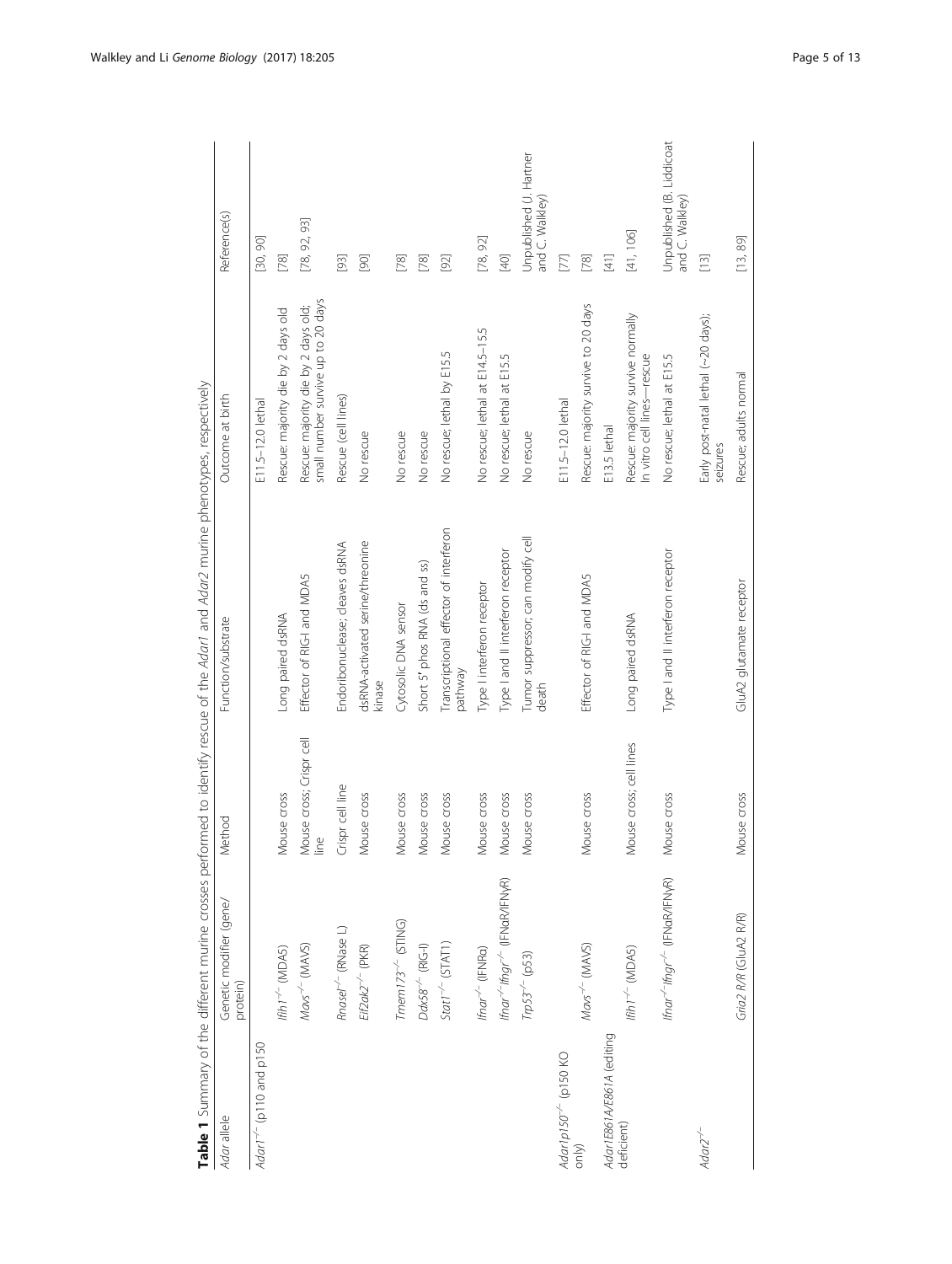<span id="page-5-0"></span>

# Dynamic regulation of editing

While our appreciation of the numbers and extent of editing has rapidly expanded, it is less well understood how this process is physiologically regulated. For example, it is established that the same RNA transcript in different regions of the brain is subjected to variable levels of editing [\[28](#page-9-0), [31\]](#page-9-0). Studies have now described Ato-I editing from very early development in single cells to the analysis of a specific brain region over a cohort spanning a large proportion of the lifespan of humans [[107, 108](#page-11-0)]. Such studies have identified the dynamic regulation of A-to-I editing, both temporally and developmentally, indicating a process modulated at multiple levels.

A key contributor to the difference is the distinct patterns of expression of the ADAR proteins. Our recent work analysing thousands of human RNA-seq data sets from the GTEx project revealed that the expression of ADARs partially, but not fully, accounts for the variation of RNA editing levels [[76](#page-10-0)]. Different ADARs appear to play distinct roles. Specifically, ADAR1 and ADAR2 expression can explain about 20 and 2.8%, respectively, of the variation in overall editing of repetitive sites. In constrast, for non-repetitive protein-coding sites, ADAR1 and ADAR2 expression can explain 6 and 25% of the variation, respectively. Intriguingly, ADAR3, which is enzymatically inactive, negatively affects RNA editing, possibly by competing with ADAR1 and ADAR2 to bind the

editing substrates, a finding consistent with observations in model organisms [[76\]](#page-10-0). These findings suggested important roles of ADARs in regulating RNA editing, but also prompt searches for additional regulators and modifiers of RNA editing to better account for the editing variation. These include the influence of the structure of the dsRNA containing the targeted adenosine, the neighboring bases to the editing site and the influence of other RNA binding proteins or modifers of ADAR function. Collectively these factors combine to result in the observed level of editing for a given site.

# Cis regulation of A-to-I RNA editing

Both cis and trans effects contribute to the regulation of RNA editing. Cis regulation refers to the primary RNA sequence and secondary dsRNA structure as the substrate for editing. Trans regulation indicates that trans-acting factors, such as ADARs and other regulators, alter the editing efficiency observed at a given locus (Fig. [2](#page-6-0)). We have recently generated two independent lines of evidence suggesting that RNA editing is mainly regulated in cis. First, when we compare RNA editing of conserved sites in multiple tissues from human, primate, and mouse, the samples are clustered by species types, rather than by tissue types [\[76\]](#page-10-0). This is very similar to the findings that RNA splicing regulation is also mainly cis directed [\[109, 110\]](#page-11-0). Second, using closely related Drosophila species, D. melanogaster and D. sechellia,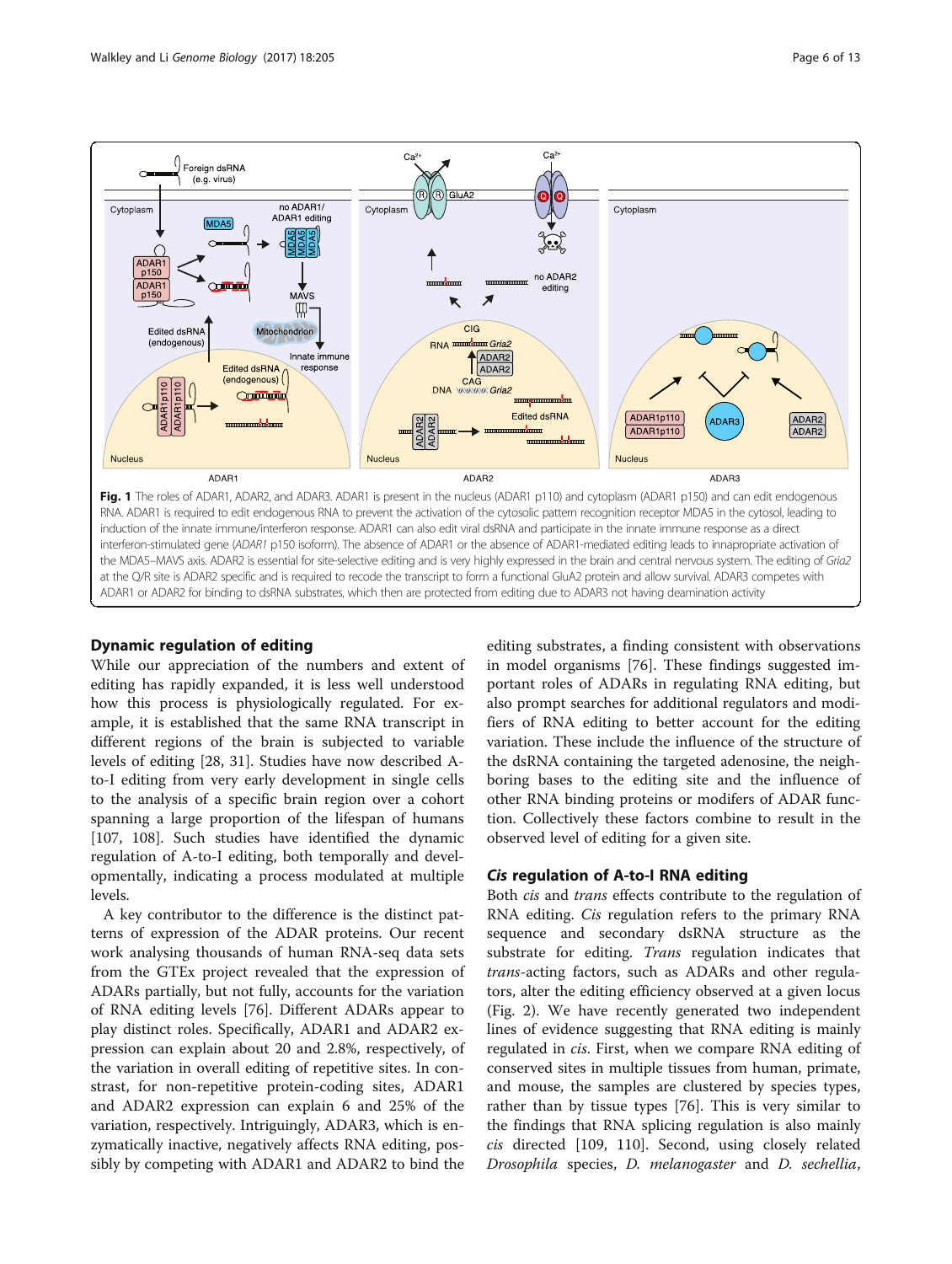<span id="page-6-0"></span>

and their F1 hybrids, we differentiated the effects of cis sequences from *trans* regulators by comparing speciesspecific editing levels in F1 hybrids and their parents. We found that *cis* sequence differences are largely responsible for editing level differences between these two Drosophila species, whereas trans regulators are likely only responsible for subtle changes [\[111](#page-11-0)]. These data prompt us to better understand the underlying rules of RNA editing *cis* regulation.

How ADARs target a specific A-to-I RNA editing site is a long-standing question that is not well addressed. Both the primary sequence and secondary structure (i.e., cis-acting regulatory elements) surrounding the editing site guide the preference and selectivity of ADARs. ADAR has a preferred sequence motif neighboring the targeted adenosine, in particular the 5′ and 3′ nearest neighboring positions to the editing site, with the depletion and enrichment of G upstream and downstream of the editing site, respectively [[50](#page-10-0), [112, 113\]](#page-11-0). Recent analysis of crystal structures of human ADAR2 deaminase domain bound to substrate RNA now provide a basis for the nearest neighbor preference of ADARs [[114\]](#page-11-0). These structures demonstrated the 5′-neighbor preference for a U or A, as when this base is a G or C there is a destabilizing interaction with the backbone of the ADAR protein which reduces, but does not abolish, the interaction and thus impacts on editing efficiency. Additionally, adenosines edited in a dsRNA are affected by mismatches, bulges, and loops both positively and negatively, implicating complex structural contributions to editing specificity [[112, 115](#page-11-0)]. While these specific examples are informative, they prompt systematic studies to more completely decipher the cis regulatory code of RNA editing.

We and others recently applied a quantitative trait locus (QTL) mapping approach to identify genetic variants associated with variability in RNA editing [\[116](#page-11-0)–[118\]](#page-11-0). With accurate measurement of RNA editing levels at 789 sites in 131 D. melanogaster strains, we identified 545 editing QTLs (edQTLs) associated with differences in RNA editing [\[117\]](#page-11-0). We demonstrated that many edQTLs can act through changes in the local secondary structure for edited dsRNAs. Furthermore, we found that edQTLs located outside of the edited dsRNA duplex are enriched in secondary structure [\[117\]](#page-11-0). While these studies are unprecedented, future studies are needed to systematically understand the features of RNA sequence and structure to enable deciphering of the cis regulatory code of RNA editing. Consistent with these results, an assessment of editing across 21 diverse organisms concluded that editing is enriched in regions of putative double-strandedness and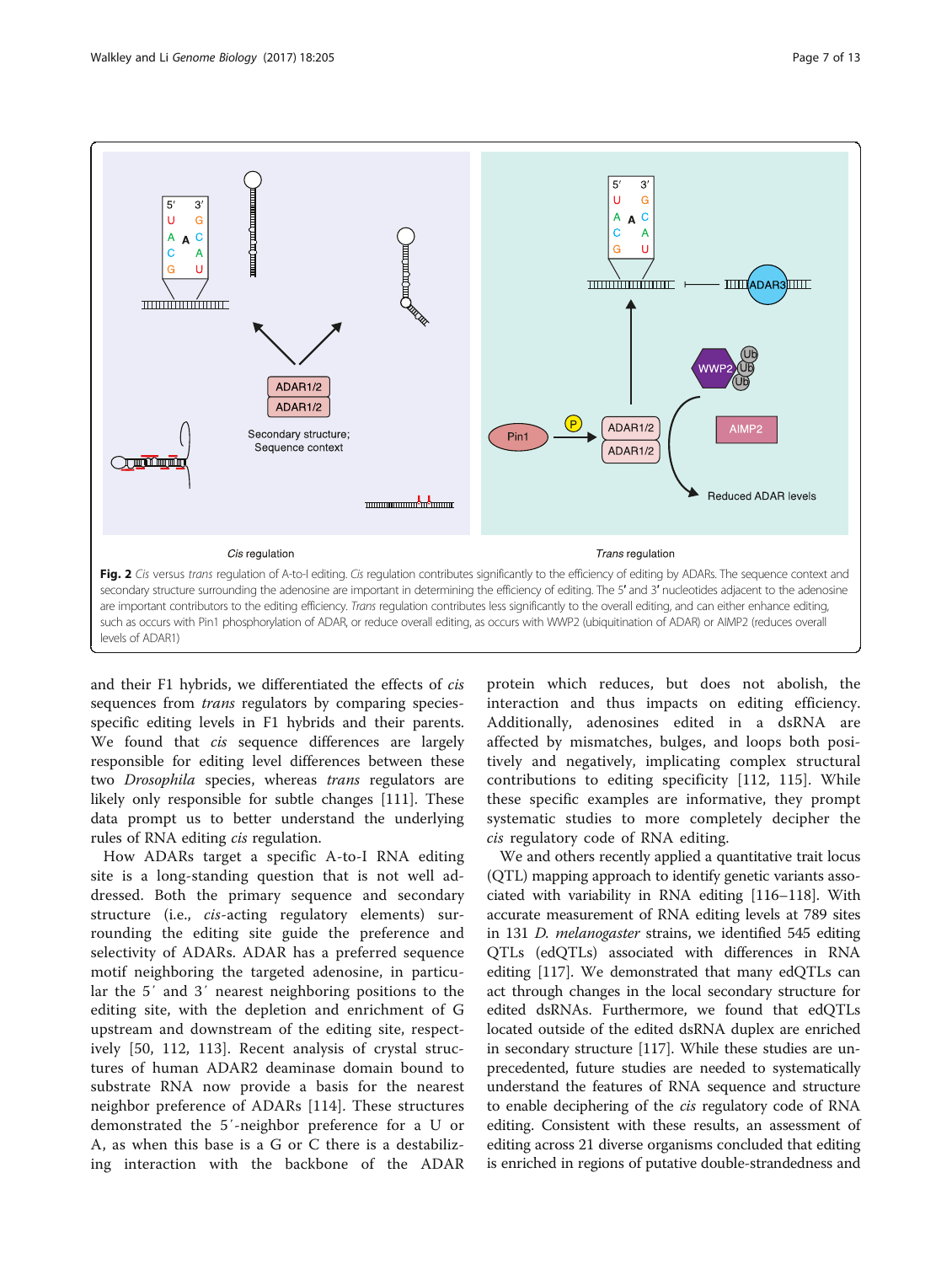is relatively rare in coding regions [\[42\]](#page-10-0). This analysis further confirmed the near unique requirement for editing in cephalopods (octopus/squid), where there is a profoundly elevated level of A-to-I editing [[42](#page-10-0), [56, 60](#page-10-0)].

An additional finding from the analysis of the crystal structures of the human ADAR2 deaminase domain bound to an RNA substrate was that differences between the ADAR proteins themselves may affect substrate specificity [[114\]](#page-11-0). It was identified that both ADAR2 and ADAR1 share homology for a previously unrecognized side chain (R510 in ADAR2) which is absent in ADAR3. This residue interacts with the RNA substrate and mutation of the R510 residue in hADAR2 to either a glutamine or an alanine reduced the deaminase activity by an order of magnitude [[114](#page-11-0)]. This difference may be an important contributor to the inability of ADAR3 to edit. It was also reported that there are differences between the RNA-binding loops of ADAR2 and ADAR1. These differences may be important in substrate selection and editing efficiency of a given substrate by ADAR1 and ADAR2. Therefore, the collective effect of RNA substrate structure, the sequence context surrounding the adenosine, and which ADAR protein binds all contribute to the efficiency of editing at a given adenosine.

# Trans regulators and modifiers of ADARs and editing efficiency

Beyond ADAR editing enzymes themselves only a handful of proteins have been identified that modulate RNA editing, despite speculation about the existence of additional trans regulators involved in the RNA editing machinery. In Drosophila, the fragile X protein FMR1 biochemically and genetically interacts with ADAR to influence editing levels [[119\]](#page-11-0), the RNA helicase maleless controls the editing of one transcript through regulating its splicing [[120\]](#page-11-0), and the transcription factor period is thought to modulate editing at a small number of sites through an unknown mechanism [[121\]](#page-11-0). However, these regulators combined explain editing level regulation at fewer than 1% of known editing sites in Drosophila, underscoring the need for additional efforts to identify editing regulators with broader effects.

In mammals, two proteins are known to regulate ADAR2's global activity through post-translational modifications. Pin1 promotes editing by binding ADAR2 in a phosphorylation-dependent manner, while WWP2 decreases editing by targeting ADAR2 for ubiquitination [[122\]](#page-11-0). By taking advange of the large GTEx dataset, we recently identified AIMP2 as a novel negative regulator of RNA editing because its expression is negatively correlated with overall editing levels across thousands of samples. Further experimental validation demonstrated that AIMP2 acts to inhibit RNA editing, at least partially, through lowering the protein level of ADARs [\[76](#page-10-0)]. Additionally, a genetic screen in yeast expressing

mammalian ADAR2 identified a handful of mammalian enhancers and suppressors of ADAR2 editing, mostly RNA binding proteins, which appear to regulate a small number of sites [\[123, 124\]](#page-11-0). There is a clear need for systematic searches of novel RNA editing regulators in mammals to better explain the dynamic regulation patterns that have been observed.

# ADARs, editing, and disease: what happens when editing goes awry?

The available data suggest a more pronounced separation of biological function between ADAR1 and ADAR2 than was previously expected. Mutations in ADAR2 have not been reported to be associated with human disease. In contrast, mutations of ADAR are associated with the human diseases dyschromatosis symmetrica hereditaria (DSH) [\[125](#page-11-0), [126\]](#page-11-0) and Aicardi– Goutières syndrome (AGS) [\[127](#page-11-0)–[129](#page-11-0)]. Over 100 heterozygous ADAR mutations have been reported in DSH and are associated with altered pigmentation (areas of hypo- and hyperpigmentation) on the face and dorsal aspects of the extremities that first appear in infancy/early childhood. This condition is not fatal and the symptoms appear to be largely restricted to the skin.

More recently, and contrasting with the phenotypes of DSH, Crow, Rice, and colleagues identified biallelic ADAR mutations as one of the genetic causes of AGS [[127\]](#page-11-0). AGS has some clinical features that are similar to congenital viral infections. AGS patients, including those with ADAR mutations, develop a severe neurodevelopmental disorder characterized by intracranial calcifications and motor disorders, and have evidence of an activated innate immune/interferon response ("interferonopathy") in their peripheral blood, consistent with the results from murine mutants [\[130\]](#page-11-0). Mutations in eight genes are associated with AGS, with a clustering of genes involved in cytosolic DNA metabolism (TREX1, RNASEH2B, RNASEH2C, RNASEH2A, SAMHD1) and those regulating cytosolic RNA metabolism (ADAR and IFIH1) [\[129, 131](#page-11-0)]. In AGS, unlike DSH, biallelic mutations of ADAR are seen in affected patients and are predicted to be significantly more detrimental to the RNA editing/interacting potential of the mutant proteins. Interestingly, despite the significantly different numbers of repetitive elements between the species (Alu repeats are primate restricted), the transcriptional response to ADAR1 deficiency is conserved between mouse and human, as is the specific requirement for MDA5 in this response [\[78](#page-10-0)]. These results, corroborated by evidence from murine models, demonstrate that significant reductions in the activity of ADAR1 are poorly tolerated in vivo. In contrast to the deleterious consequences of reduced ADAR1 function in human kindreds,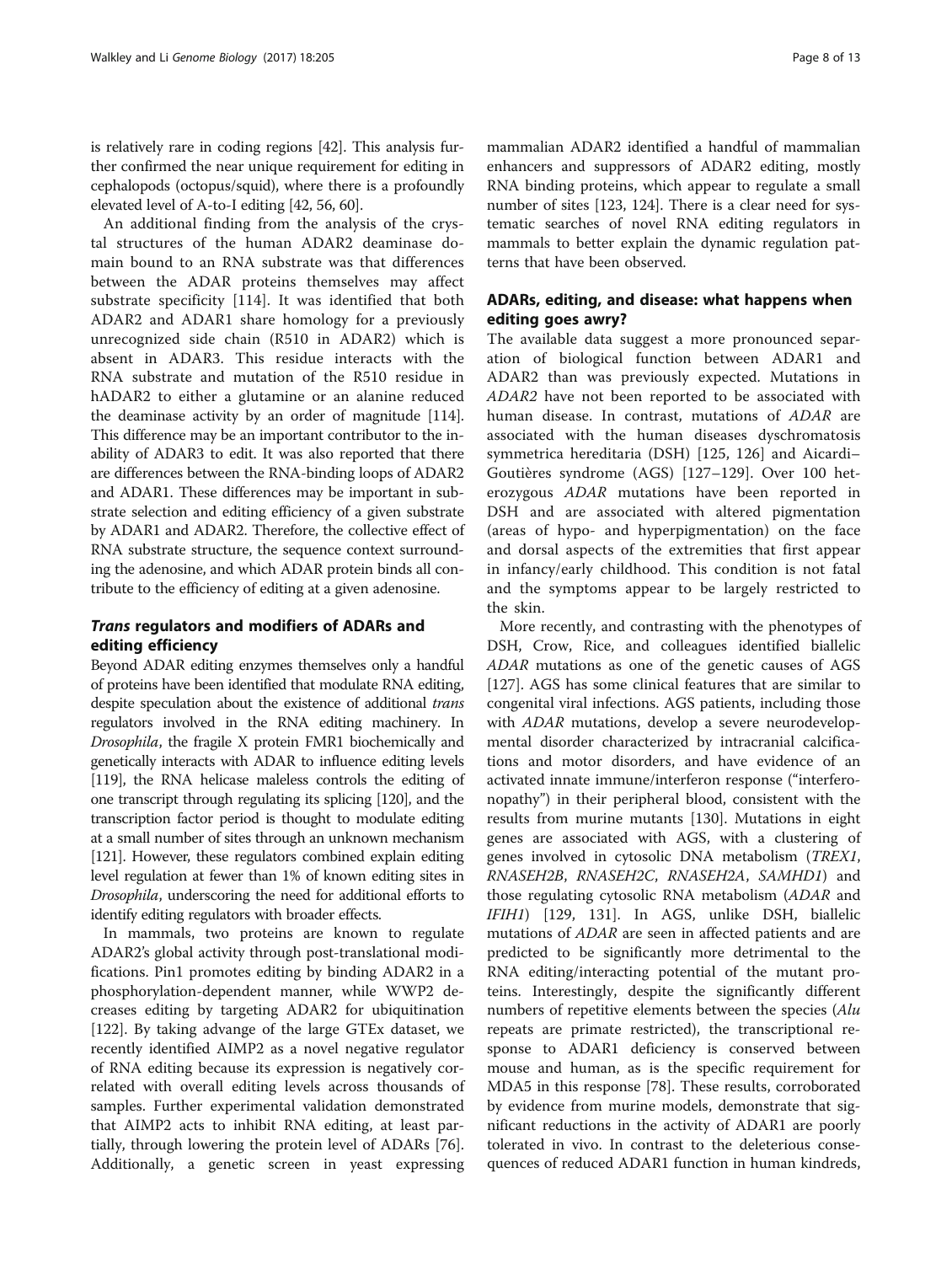germline mutations in ADAR2 or ADAR3 have not yet been clearly described or associated with human disease.

A range of different human diseases are associated with altered editing and ADAR activity. In these cases, the direct mutation of the ADAR genes does not cause this association, as is seen in AGS. There is a significant body of work demonstrating reductions in editing, principally ascribed to ADAR2, in a range of neuronal and CNS disorders, including Alzheimer's disease and amyotrophic lateral sclerosis [\[132](#page-11-0)–[136](#page-11-0)]. In the majority of cases, these studies have reported reduced editing of specific targets in these disease settings when compared with normal tissue or non-affected samples. To date there has not been a clear association of reduced ADAR1 function with diseases of the CNS, outside of the germline diseases noted above. This contrasts with the clinical phenotypes of AGS, when profound changes in the CNS are observed in patients with biallelic mutation in ADAR.

Our appreciation of the extent and characteristics of Ato-I editing have rapidly expanded, paralleling the technological advancements in sequencing methods. This has been particularly informative in the context of cancer, where large datasets from diverse human cancers have been harnessed to identify links between altered A-to-I editing levels and a range of different cancer types. Initial reports described changes, generally reductions, of ADAR2-mediated editing at selected targets in tumors of the CNS such as glioblastoma and astrocytoma [[137](#page-12-0), [138](#page-12-0)]. Recent studies utilizing large RNA-seq datasets from human cancers have identified a trend of increased overall editing and ADAR1 expression in cancer types ranging from leukemias to solid tumors [\[33,](#page-9-0) [95,](#page-11-0) [139](#page-12-0)–[145](#page-12-0)]. Reasons for the increased ADAR1 expression have been associated with both copy number gains at chromosome 1, where the ADAR gene resides, and the activation of interferon/innate immune sensing responses in tumors leading to an increase in ADAR1 expression. The biological consequences of increased ADAR1 and an increased level of overall editing in tumors is only beginning to be explored. In some specific examples, such as in melanoma, reduced editing efficiency has been proposed to be important in the pathogenesis of these tumors [\[146, 147\]](#page-12-0), although this appears to be less common than increased expression of ADAR1 and higher overall editing levels. Our understanding of the consequences of changes in A-to-I editing on cancer initiation and maintenance, both at the level of its effect on specific transcripts and also on the global transcriptomome of the cancer cells, is only beginning to be explored, and how this contributes to tumor evolution requires further study.

# Future directions

Our understanding of the landscape of A-to-I editing has rapidly expanded over the past decade. The efforts of many investigators have enabled us to catalogue editing across the transcriptomes of many species. The ability to identify editing with high confidence at the genome scale has enabled a better understanding of how editing contributes to genome diversity in a range of contexts: evolutionarily, developmentally, and pathogenically. Paralleling the identification of A-to-I editing events, studies using genetically modified organisms have greatly enhanced our understanding of the in vivo roles and functions of ADARs. These studies have established that ADAR1 serves a unique function in the regulation of the innate immune response to self-RNA, while ADAR2 principally contributes to editing in a more siteselective manner, and ADAR3 competes with ADAR1/2 for substrates, but does not edit them directly. Further studies have broadened our understanding of factors contributing to A-to-I editing efficiency of a given substrate, principally the cis regulation of RNA sequence and structure surrounding the edited adenosine and, to a lesser extent, the trans regulation of ADAR protein activity/levels by other cellular proteins. At the cellular level, how altered A-to-I editing, both increased and decreased, impacts cell fate is only beginning to be explored. This is particularly relevant in disease contexts, where evidence has solidified that there is altered activity of ADAR proteins. In inherited disorders such as AGS the loss/reduction of ADAR1 activity has a profound impact on normal functioning and is ultimately lethal. In cancer, where elevated ADAR1 expression and activity have been frequently reported, it remains to be shown if these reflect a function in driving tumor initiation and maintenance or reflect the physiological function of ADAR1, to edit endogenous dsRNA to prevent activation of the innate immune system. Many of the tools developed to allow our present understanding of the physiological roles of ADARs can be applied to understand these pathogenic roles.

Modifications of RNA, outside of A-to-I editing, are increasingly being defined as key regulators of transcriptional output and more than 100 distinct types of modifications have been identified to date [\[1](#page-9-0), [2](#page-9-0)]. This raises many important questions about how these modifications are co-ordinated and interact with/influence each other, ultimately impacting the fate of the given RNA and cell. Such conceptual models have been established and experimentally defined for the interactions of modifcations impacting DNA and chromatin. As an example of an RNA modification,  $N(6)$ -methyladenosine (m<sup>6</sup>A) is the most frequent internal modification of mRNA [[148](#page-12-0)]. There are many parallels between the roles identified for m6 A and those of A-to-I editing, including roles in the viral life cycle [[149, 150](#page-12-0)] and in the regulation of cell fate determination [\[151](#page-12-0)–[153\]](#page-12-0) and cancer [[154](#page-12-0)–[156](#page-12-0)]. Given their respective prevalence across the transcriptome,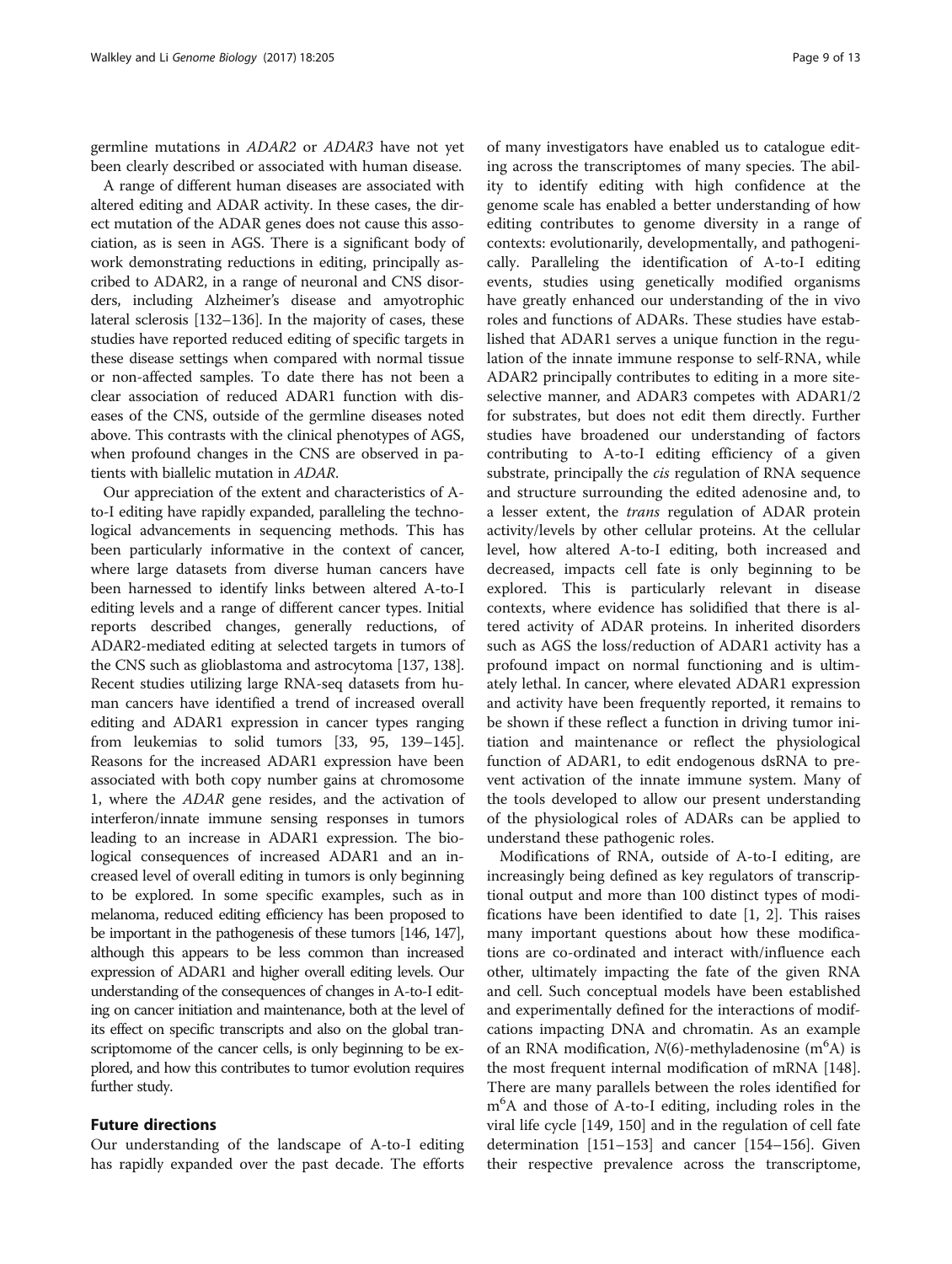<span id="page-9-0"></span>how m<sup>6</sup>A and A-to-I editing interact and alter the fate of the targeted RNA transcripts is at present unclear [[157\]](#page-12-0). It may be that these are distinct epitranscriptomic processes that individually impact the fate of a given RNA, or that there is a level of interaction that occurs between these highly prevelant modifications. This will be relevant to normal cell function but also in pathogenic settings. As we understand more about the biological functions of the distinct modifications and the cell types that co-express the enzymes capable of writing, reading and erasing these marks, we will begin to understand the cartography of RNA modifications and how they reshape transcriptome output.

#### Abbreviations

ADAR: Adenosine deaminanse acting on RNA; AGS: Aicardi–Goutières syndrome; CNS: Central nervous system; DSH: Dyschromatosis symmetrica hereditaria; dsRNA: Double-stranded RNA; edQTL: Editing quantitative trait locus; QTL: Quantitative trait locus

#### Funding

Work in CRW's laboratory is supported by grants from the NHMRC (1102006), Cancer Council Victoria, and a Victorian Cancer Agency Mid Career Research Fellowship, in part by the Victorian State Government OIS (to St Vincent's Institute). Work in JBL's laboratory is supported by the NIH (R01GM102484, R01GM104215, and R01MH115080), Ellison Medical Foundation, and Stanford University Department of Genetics.

#### Authors' contributions

Both authors wrote, read, and approved the final manuscript.

#### Competing interests

The authors declare that they have no competing interests.

#### Author details

<sup>1</sup>St Vincent's Institute of Medical Research, Fitzroy, Victoria 3065, Australia.<br><sup>2</sup>Department of Medicine, St Vincent's Hespital, University of Melbourne. <sup>2</sup>Department of Medicine, St Vincent's Hospital, University of Melbourne, Fitzroy, Victoria 3065, Australia. <sup>3</sup>Department of Genetics, Stanford University, Stanford, CA 94305, USA.

#### Published online: 30 October 2017

#### References

- Gilbert WV, Bell TA, Schaening C. Messenger RNA modifications: Form, distribution, and function. Science. 2016;352:1408–12.
- 2. Zhao BS, Roundtree IA, He C. Post-transcriptional gene regulation by mRNA modifications. Nat Rev Mol Cell Biol. 2017;18:31–42.
- 3. Bass BL. RNA Editing by adenosine deaminases that act on RNA. Annu Rev Biochem. 2002;71:817–46.
- 4. Hogg M, Paro S, Keegan LP, O'Connell MA. RNA editing by mammalian ADARs. Adv Genet. 2011;73:87–120.
- 5. Nishikura K. Functions and regulation of RNA editing by ADAR deaminases. Annu Rev Biochem. 2010;79:321–49.
- 6. Bass BL, Weintraub H. A developmentally regulated activity that unwinds RNA duplexes. Cell. 1987;48:607–13.
- 7. Rebagliati MR, Melton DA. Antisense RNA injections in fertilized frog eggs reveal an RNA duplex unwinding activity. Cell. 1987;48:599–605.
- Bass BL, Weintraub H. An unwinding activity that covalently modifies its double-stranded RNA substrate. Cell. 1988;55:1089–98.
- 9. Bass BL, Weintraub H, Cattaneo R, Billeter MA. Biased hypermutation of viral RNA genomes could be due to unwinding/modification of double-stranded RNA. Cell. 1989;56:331.
- 10. Sommer B, Kohler M, Sprengel R, Seeburg PH. RNA editing in brain controls a determinant of ion flow in glutamate-gated channels. Cell. 1991;67:11–9.
- 11. Higuchi M, Single FN, Kohler M, Sommer B, Sprengel R, Seeburg PH. RNA editing of AMPA receptor subunit GluR-B: a base-paired intron–exon structure determines position and efficiency. Cell. 1993;75:1361–70.
- 12. Brusa R, Zimmermann F, Koh DS, Feldmeyer D, Gass P, Seeburg PH, et al. Early-onset epilepsy and postnatal lethality associated with an editingdeficient GluR-B allele in mice. Science. 1995;270:1677–80.
- 13. Higuchi M, Maas S, Single FN, Hartner J, Rozov A, Burnashev N, et al. Point mutation in an AMPA receptor gene rescues lethality in mice deficient in the RNA-editing enzyme ADAR2. Nature. 2000;406:78–81.
- 14. Lomeli H, Mosbacher J, Melcher T, Hoger T, Geiger JR, Kuner T, et al. Control of kinetic properties of AMPA receptor channels by nuclear RNA editing. Science. 1994;266:1709–13.
- 15. O'Connell MA, Krause S, Higuchi M, Hsuan JJ, Totty NF, Jenny A, et al. Cloning of cDNAs encoding mammalian double-stranded RNA-specific adenosine deaminase. Mol Cell Biol. 1995;15:1389–97.
- 16. O'Connell MA, Keller W. Purification and properties of double-stranded RNAspecific adenosine deaminase from calf thymus. Proc Natl Acad Sci U S A. 1994;91:10596–600.
- 17. Melcher T, Maas S, Herb A, Sprengel R, Higuchi M, Seeburg PH. RED2, a brain-specific member of the RNA-specific adenosine deaminase family. J Biol Chem. 1996;271:31795–8.
- 18. Patterson JB, Samuel CE. Expression and regulation by interferon of a double-stranded-RNA-specific adenosine deaminase from human cells: evidence for two forms of the deaminase. Mol Cell Biol. 1995;15:5376–88.
- 19. Polson AG, Crain PF, Pomerantz SC, McCloskey JA, Bass BL. The mechanism of adenosine to inosine conversion by the double-stranded RNA unwinding/modifying activity: a high-performance liquid chromatography– mass spectrometry analysis. Biochemistry. 1991;30:11507–14.
- 20. Li M, Wang IX, Li Y, Bruzel A, Richards AL, Toung JM, et al. Widespread RNA and DNA sequence differences in the human transcriptome. Science. 2011;333:53–8.
- 21. Piskol R, Peng Z, Wang J, Li JB. Lack of evidence for existence of noncanonical RNA editing. Nat Biotechnol. 2013;31:19–20.
- 22. Kleinman CL, Majewski J. Comment on "Widespread RNA and DNA sequence differences in the human transcriptome". Science. 2012;335:1302. author reply 1302.
- 23. Lin W, Piskol R, Tan MH, Li JB. Comment on "Widespread RNA and DNA sequence differences in the human transcriptome". Science. 2012;335:1302. author reply 1302.
- 24. Pickrell JK, Gilad Y, Pritchard JK. Comment on "Widespread RNA and DNA sequence differences in the human transcriptome". Science. 2012;335:1302. author reply 1302.
- 25. Bazak L, Haviv A, Barak M, Jacob-Hirsch J, Deng P, Zhang R, et al. A-to-I RNA editing occurs at over a hundred million genomic sites, located in a majority of human genes. Genome Res. 2014;24:365–76.
- 26. Ramaswami G, Li JB. Identification of human RNA editing sites: A historical perspective. Methods. 2016;107:42–7.
- 27. Levanon EY, Eisenberg E, Yelin R, Nemzer S, Hallegger M, Shemesh R, et al. Systematic identification of abundant A-to-I editing sites in the human transcriptome. Nat Biotechnol. 2004;22:1001–5.
- 28. Ramaswami G, Lin W, Piskol R, Tan MH, Davis C, Li JB. Accurate identification of human Alu and non-Alu RNA editing sites. Nat Methods. 2012;9:579–81.
- 29. Ramaswami G, Zhang R, Piskol R, Keegan LP, Deng P, O'Connell MA, et al. Identifying RNA editing sites using RNA sequencing data alone. Nat Methods. 2013;10:128–32.
- 30. Hartner JC, Schmittwolf C, Kispert A, Muller AM, Higuchi M, Seeburg PH. Liver disintegration in the mouse embryo caused by deficiency in the RNAediting enzyme ADAR1. J Biol Chem. 2004;279:4894–902.
- 31. Li JB, Levanon EY, Yoon JK, Aach J, Xie B, Leproust E, et al. Genome-wide identification of human RNA editing sites by parallel DNA capturing and sequencing. Science. 2009;324:1210–3.
- 32. Yeo J, Goodman RA, Schirle NT, David SS, Beal PA. RNA editing changes the lesion specificity for the DNA repair enzyme NEIL1. Proc Natl Acad Sci U S A. 2010;107:20715–9.
- 33. Chen L, Li Y, Lin CH, Chan TH, Chow RK, Song Y, et al. Recoding RNA editing of AZIN1 predisposes to hepatocellular carcinoma. Nat Med. 2013;19:209–16.
- 34. Feng Y, Sansam CL, Singh M, Emeson RB. Altered RNA editing in mice lacking ADAR2 autoregulation. Mol Cell Biol. 2006;26:480–8.
- 35. Ramaswami G, Li JB. RADAR: a rigorously annotated database of A-to-I RNA editing. Nucleic Acids Res. 2014;42:D109–13.
- 36. Porath HT, Carmi S, Levanon EY. A genome-wide map of hyper-edited RNA reveals numerous new sites. Nat Commun. 2014;5:4726.
- 37. Carmi S, Borukhov I, Levanon EY. Identification of widespread ultra-edited human RNAs. PLoS Genet. 2011;7:1–11.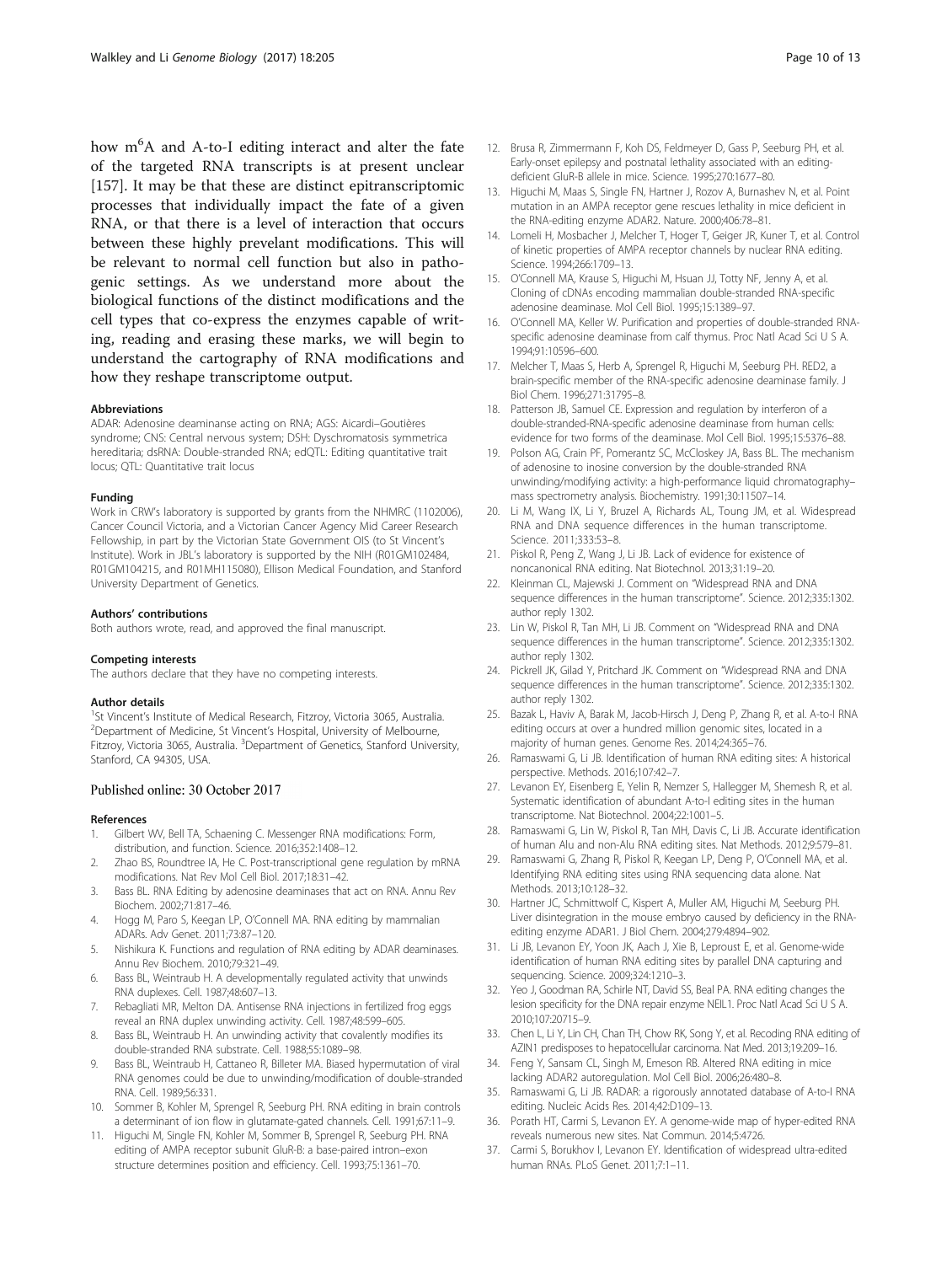- <span id="page-10-0"></span>38. Blango MG, Bass BL. Identification of the long, edited dsRNAome of LPSstimulated immune cells. Genome Res. 2016;26:852–62.
- 39. Whipple JM, Youssef OA, Aruscavage PJ, Nix DA, Hong C, Johnson WE, et al. Genome-wide profiling of the C. elegans dsRNAome. RNA. 2015;21:786–800.
- 40. Liddicoat BJ, Hartner JC, Piskol R, Ramaswami G, Chalk AM, Kingsley PD, et al. Adenosine-to-inosine RNA editing by ADAR1 is essential for normal murine erythropoiesis. Exp Hematol. 2016;44:947–63.
- 41. Liddicoat BJ, Piskol R, Chalk AM, Ramaswami G, Higuchi M, Hartner JC, et al. RNA editing by ADAR1 prevents MDA5 sensing of endogenous dsRNA as nonself. Science. 2015;349:1115–20.
- 42. Porath HT, Knisbacher BA, Eisenberg E, Levanon EY. Massive A-to-I RNA editing is common across the Metazoa and correlates with dsRNA abundance. Genome Biol. 2017;18:185.
- 43. Neeman Y, Levanon EY, Jantsch MF, Eisenberg E. RNA editing level in the mouse is determined by the genomic repeat repertoire. RNA. 2006;12:1802–9.
- 44. George CX, Gan Z, Liu Y, Samuel CE. Adenosine deaminases acting on RNA, RNA editing, and interferon action. J Interferon Cytokine Res. 2010;31:99–117.
- 45. Figueroa T, Boumart I, Coupeau D, Rasschaert D. Hyperediting by ADAR1 of a new herpesvirus lncRNA during the lytic phase of the oncogenic Marek's disease virus. J Gen Virol. 2016;97:2973–88.
- 46. Ko NL, Birlouez E, Wain-Hobson S, Mahieux R, Vartanian JP. Hyperediting of human T-cell leukemia virus type 2 and simian T-cell leukemia virus type 3 by the dsRNA adenosine deaminase ADAR-1. J Gen Virol. 2012;93:2646–51.
- 47. Kumar M, Carmichael GG. Nuclear antisense RNA induces extensive adenosine modifications and nuclear retention of target transcripts. Proc Natl Acad Sci U S A. 1997;94:3542–7.
- 48. Wagner RW, Smith JE, Cooperman BS, Nishikura K. A double-stranded RNA unwinding activity introduces structural alterations by means of adenosine to inosine conversions in mammalian cells and Xenopus eggs. Proc Natl Acad Sci U S A. 1989;86:2647–51.
- 49. Cattaneo R, Schmid A, Eschle D, Baczko K, ter Meulen V, Billeter MA. Biased hypermutation and other genetic changes in defective measles viruses in human brain infections. Cell. 1988;55:255–65.
- 50. Polson AG, Bass BL. Preferential selection of adenosines for modification by double-stranded RNA adenosine deaminase. EMBO J. 1994;13:5701–11.
- 51. Cattenoz PB, Taft RJ, Westhof E, Mattick JS. Transcriptome-wide identification of A > I RNA editing sites by inosine specific cleavage. RNA. 2013;19:257–70.
- 52. Sakurai M, Yano T, Kawabata H, Ueda H, Suzuki T. Inosine cyanoethylation identifies A-to-I RNA editing sites in the human transcriptome. Nat Chem Biol. 2010;6:733–40.
- 53. Eisenberg E, Adamsky K, Cohen L, Amariglio N, Hirshberg A, Rechavi G, et al. Identification of RNA editing sites in the SNP database. Nucleic Acids Res. 2005;33:4612–7.
- 54. Eisenberg E, Li JB, Levanon EY. Sequence based identification of RNA editing sites. RNA Biol. 2010;7:248–52.
- 55. Alon S, Mor E, Vigneault F, Church GM, Locatelli F, Galeano F, et al. Systematic identification of edited microRNAs in the human brain. Genome Res. 2012;22:1533–40.
- 56. Alon S, Garrett SC, Levanon EY, Olson S, Graveley BR, Rosenthal JJ, et al. The majority of transcripts in the squid nervous system are extensively recoded by A-to-I RNA editing. Elife. 2015;4: . doi[:10.7554/eLife.05198](http://dx.doi.org/10.7554/eLife.05198).
- 57. Zhang R, Li X, Ramaswami G, Smith KS, Turecki G, Montgomery SB, Li JB. Quantifying RNA allelic ratios by microfluidic multiplex PCR and sequencing. Nat Methods. 2014;11:51–4.
- 58. Zhang R, Deng P, Jacobson D, Li JB. Evolutionary analysis reveals regulatory and functional landscape of coding and non-coding RNA editing. PLoS Genet. 2017;13:e1006563.
- 59. Paz-Yaacov N, Levanon EY, Nevo E, Kinar Y, Harmelin A, Jacob-Hirsch J, et al. Adenosine-to-inosine RNA editing shapes transcriptome diversity in primates. Proc Natl Acad Sci U S A. 2010;107:12174–9.
- 60. Liscovitch-Brauer N, Alon S, Porath HT, Elstein B, Unger R, Ziv T, et al. Tradeoff between transcriptome plasticity and genome evolution in cephalopods. Cell. 2017;169:191–202.e11.
- 61. Lev-Maor G, Sorek R, Levanon EY, Paz N, Eisenberg E, Ast G. RNA-editingmediated exon evolution. Genome Biol. 2007;8:R29.
- 62. Ben-Shoshan SO, Kagan P, Sultan M, Barabash Z, Dor C, Jacob-Hirsch J, et al. ADAR1 deletion induces NFkappaB and interferon signaling dependent liver inflammation and fibrosis. RNA Biol. 2017;14:587–602.
- 63. George CX, Ramaswami G, Li JB, Samuel CE. Editing of cellular self-RNAs by adenosine deaminase ADAR1 suppresses innate immune stress responses. J Biol Chem. 2016;291:6158–68.
- 64. Peng Z, Cheng Y, Tan BC, Kang L, Tian Z, Zhu Y, et al. Comprehensive analysis of RNA-Seq data reveals extensive RNA editing in a human transcriptome. Nat Biotechnol. 2012;30:253–60.
- Zhu S, Xiang JF, Chen T, Chen LL, Yang L. Prediction of constitutive A-to-I editing sites from human transcriptomes in the absence of genomic sequences. BMC Genomics. 2013;14:206.
- 66. Bahn JH, Lee JH, Li G, Greer C, Peng G, Xiao X. Accurate identification of Ato-I RNA editing in human by transcriptome sequencing. Genome Res. 2012;22:142–50.
- 67. Kiran A, Baranov PV. DARNED: a DAtabase of RNa EDiting in humans. Bioinformatics. 2010;26:1772–6.
- 68. Kiran AM, O'Mahony JJ, Sanjeev K, Baranov PV. Darned in 2013: inclusion of model organisms and linking with Wikipedia. Nucleic Acids Res. 2013;41: D258–61.
- 69. Picardi E, Pesole G. REDItools: high-throughput RNA editing detection made easy. Bioinformatics. 2013;29:1813–4.
- 70. Palladino MJ, Keegan LP, O'Connell MA, Reenan RA. A-to-I pre-mRNA editing in Drosophila is primarily involved in adult nervous system function and integrity. Cell. 2000;102:437–49.
- 71. Keegan LP, McGurk L, Palavicini JP, Brindle J, Paro S, Li X, et al. Functional conservation in human and Drosophila of Metazoan ADAR2 involved in RNA editing: loss of ADAR1 in insects. Nucleic Acids Res. 2011;39:7249–62.
- 72. Washburn MC, Kakaradov B, Sundararaman B, Wheeler E, Hoon S, Yeo GW, et al. The dsRBP and inactive editor ADR-1 utilizes dsRNA binding to regulate A-to-I RNA editing across the C. elegans transcriptome. Cell Rep. 2014;6:599–607.
- 73. Mittaz L, Scott HS, Rossier C, Seeburg PH, Higuchi M, Antonarakis SE. Cloning of a human RNA editing deaminase (ADARB1) of glutamate receptors that maps to chromosome 21q22.3. Genomics. 1997;41:210–7.
- 74. Chen CX, Cho DS, Wang Q, Lai F, Carter KC, Nishikura K. A third member of the RNA-specific adenosine deaminase gene family, ADAR3, contains both single- and double-stranded RNA binding domains. RNA. 2000;6:755–67.
- 75. Oakes E, Anderson A, Cohen-Gadol A, Hundley HA. Adenosine deaminase that acts on RNA 3 (ADAR3) binding to glutamate receptor subunit B premRNA inhibits RNA editing in glioblastoma. J Biol Chem. 2017;292:4326–35.
- 76. Tan MH, Li Q, Shanmugam R, Piskol R, Kohler J, Young AN, et al. Dynamic landscape and regulation of RNA editing in mammals. Nature. 2017;550:249–54.
- 77. Ward SV, George CX, Welch MJ, Liou LY, Hahm B, Lewicki H, et al. RNA editing enzyme adenosine deaminase is a restriction factor for controlling measles virus replication that also is required for embryogenesis. Proc Natl Acad Sci U S A. 2011;108:331–6.
- 78. Pestal K, Funk CC, Snyder JM, Price ND, Treuting PM, Stetson DB. Isoforms of RNA-editing enzyme ADAR1 independently control nucleic acid sensor MDA5-driven autoimmunity and multi-organ development. Immunity. 2015;43:933–44.
- 79. George CX, Samuel CE. Human RNA-specific adenosine deaminase ADAR1 transcripts possess alternative exon 1 structures that initiate from different promoters, one constitutively active and the other interferon inducible. Proc Natl Acad Sci U S A. 1999;96:4621–6.
- 80. Snyder EM, Licht K, Braun RE. Testicular adenosine to inosine RNA editing in the mouse is mediated by ADARB1. Biol Reprod. 2017;96:244–53.
- 81. Tonkin LA, Saccomanno L, Morse DP, Brodigan T, Krause M, Bass BL. RNA editing by ADARs is important for normal behavior in Caenorhabditis elegans. EMBO J. 2002;21:6025–35.
- 82. Tonkin LA, Bass BL. Mutations in RNAi rescue aberrant chemotaxis of ADAR mutants. Science. 2003;302:1725.
- 83. Deffit SN, Yee BA, Manning AC, Rajendren S, Vadlamani P, Wheeler EC, et al. The C. elegans neural editome reveals an ADAR target mRNA required for proper chemotaxis. Elife. 2017;6:e28625.
- 84. Palladino MJ, Keegan LP, O'Connell MA, Reenan RA. dADAR, a Drosophila double-stranded RNA-specific adenosine deaminase is highly developmentally regulated and is itself a target for RNA editing. RNA. 2000; 6:1004–18.
- 85. Jepson JE, Savva YA, Yokose C, Sugden AU, Sahin A, Reenan RA. Engineered alterations in RNA editing modulate complex behavior in Drosophila: regulatory diversity of adenosine deaminase acting on RNA (ADAR) targets. J Biol Chem. 2011;286:8325–37.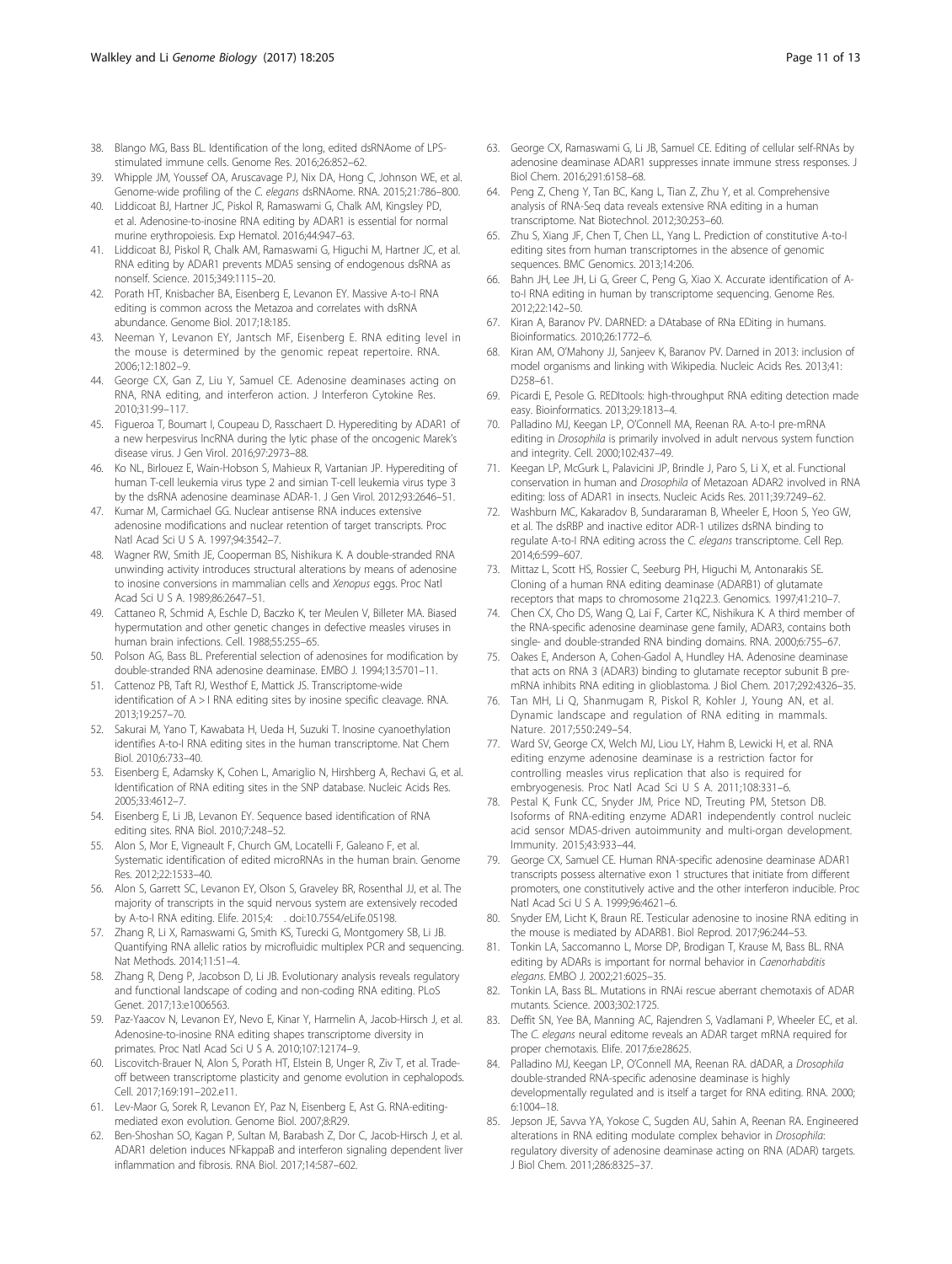- <span id="page-11-0"></span>86. Robinson JE, Paluch J, Dickman DK, Joiner WJ. ADAR-mediated RNA editing suppresses sleep by acting as a brake on glutamatergic synaptic plasticity. Nat Commun. 2016;7:10512.
- 87. Terajima H, Yoshitane H, Ozaki H, Suzuki Y, Shimba S, Kuroda S, et al. ADARB1 catalyzes circadian A-to-I editing and regulates RNA rhythm. Nat Genet. 2017;49:146–51.
- 88. Keegan LP, Khan A, Vukic D, O'Connell MA. ADAR RNA editing below the backbone. RNA. 2017;23(9):1317–28. doi[:10.1261/rna.060921.117](http://dx.doi.org/10.1261/rna.060921.117).
- 89. Horsch M, Seeburg PH, Adler T, Aguilar-Pimentel JA, Becker L, Calzada-Wack J, et al. Requirement of the RNA-editing enzyme ADAR2 for normal physiology in mice. J Biol Chem. 2011;286:18614–22.
- 90. Wang Q, Miyakoda M, Yang W, Khillan J, Stachura DL, Weiss MJ, et al. Stressinduced apoptosis associated with null mutation of ADAR1 RNA editing deaminase gene. J Biol Chem. 2004;279:4952–61.
- 91. Hartner JC, Walkley CR, Lu J, Orkin SH. ADAR1 is essential for the maintenance of hematopoiesis and suppression of interferon signaling. Nat Immunol. 2009;10:109–15.
- 92. Mannion NM, Greenwood SM, Young R, Cox S, Brindle J, Read D, et al. The RNA-editing enzyme ADAR1 controls innate immune responses to RNA. Cell Rep. 2014;9:1482–94.
- 93. Li Y, Banerjee S, Goldstein SA, Dong B, Gaughan C, Rath S, et al. Ribonuclease L mediates the cell-lethal phenotype of double-stranded RNA editing enzyme ADAR1 deficiency in a human cell line. Elife. 2017;6:e25687.
- 94. Ota H, Sakurai M, Gupta R, Valente L, Wulff BE, Ariyoshi K, et al. ADAR1 forms a complex with Dicer to promote microRNA processing and RNAinduced gene silencing. Cell. 2013;153:575–89.
- 95. Zipeto MA, Court AC, Sadarangani A, Delos Santos NP, Balaian L, et al. ADAR1 activation drives leukemia stem cell self-renewal by impairing Let-7 biogenesis. Cell Stem Cell. 2016;19:177–91.
- 96. Chen T, Xiang JF, Zhu S, Chen S, Yin QF, Zhang XO, et al. ADAR1 is required for differentiation and neural induction by regulating microRNA processing in a catalytically independent manner. Cell Res. 2015;25:459–76.
- 97. Bahn JH, Ahn J, Lin X, Zhang Q, Lee JH, Civelek M, et al. Genomic analysis of ADAR1 binding and its involvement in multiple RNA processing pathways. Nat Commun. 2015;6:6355.
- 98. Yang W, Chendrimada TP, Wang Q, Higuchi M, Seeburg PH, Shiekhattar R, et al. Modulation of microRNA processing and expression through RNA editing by ADAR deaminases. Nat Struct Mol Biol. 2006;13:13–21.
- 99. Kawahara Y, Zinshteyn B, Sethupathy P, Iizasa H, Hatzigeorgiou AG, Nishikura K. Redirection of silencing targets by adenosine-to-inosine editing of miRNAs. Science. 2007;315:1137–40.
- 100. Qi L, Song Y, Chan THM, Yang H, Lin CH, Tay DJT, et al. An RNA editing/dsRNA binding-independent gene regulatory mechanism of ADARs and its clinical implication in cancer. Nucleic Acids Res. 2017. doi:[10.1093/nar/gkx667.](http://dx.doi.org/10.1093/nar/gkx667)
- 101. Stellos K, Gatsiou A, Stamatelopoulos K, Perisic Matic L, John D, Lunella FF, et al. Adenosine-to-inosine RNA editing controls cathepsin S expression in atherosclerosis by enabling HuR-mediated post-transcriptional regulation. Nat Med. 2016;22:1140–50.
- 102. Wang Q, Hui H, Guo Z, Zhang W, Hu Y, He T, et al. ADAR1 regulates ARHGAP26 gene expression through RNA editing by disrupting miR-30b-3p and miR-573 binding. RNA. 2013;19:1525–36.
- 103. Rueter SM, Dawson TR, Emeson RB. Regulation of alternative splicing by RNA editing. Nature. 1999;399:75–80.
- 104. Schoft VK, Schopoff S, Jantsch MF. Regulation of glutamate receptor B premRNA splicing by RNA editing. Nucleic Acids Res. 2007;35:3723–32.
- 105. Feng S, Li H, Zhao J, Pervushin K, Lowenhaupt K, Schwartz TU, et al. Alternate rRNA secondary structures as regulators of translation. Nat Struct Mol Biol. 2011;18:169–76.
- 106. Heraud-Farlow JE, Chalk AM, Linder SE, Li Q, Taylor S, White JM, et al. Protein recoding by ADAR1-mediated RNA editing is not essential for normal development and homeostasis. Genome Biol. 2017;18:166.
- 107. Hwang T, Park CK, Leung AK, Gao Y, Hyde TM, Kleinman JE, et al. Dynamic regulation of RNA editing in human brain development and disease. Nat Neurosci. 2016;19:1093–9.
- 108. Picardi E, Horner DS, Pesole G. Single-cell transcriptomics reveals specific RNA editing signatures in the human brain. RNA. 2017;23:860–5.
- 109. Merkin J, Russell C, Chen P, Burge CB. Evolutionary dynamics of gene and isoform regulation in mammalian tissues. Science. 2012;338:1593–9.
- 110. Barbosa-Morais NL, Irimia M, Pan Q, Xiong HY, Gueroussov S, Lee LJ, et al. The evolutionary landscape of alternative splicing in vertebrate species. Science. 2012;338:1587–93.
- 111. Sapiro AL, Deng P, Zhang R, Li JB. Cis regulatory effects on A-to-I RNA editing in related Drosophila species. Cell Rep. 2015;11:697–703.
- 112. Eggington JM, Greene T, Bass BL. Predicting sites of ADAR editing in double-stranded RNA. Nat Commun. 2011;2:319.
- 113. Lehmann KA, Bass BL. Double-stranded RNA adenosine deaminases ADAR1 and ADAR2 have overlapping specificities. Biochemistry. 2000;39:12875–84.
- 114. Matthews MM, Thomas JM, Zheng Y, Tran K, Phelps KJ, Scott AI, et al. Structures of human ADAR2 bound to dsRNA reveal base-flipping mechanism and basis for site selectivity. Nat Struct Mol Biol. 2016;23:426–33.
- 115. Lehmann KA, Bass BL. The importance of internal loops within RNA substrates of ADAR1. J Mol Biol. 1999;291:1–13.
- 116. Park E, Guo J, Shen S, Demirdjian L, Wu YN, Lin L, et al. Population and allelic variation of A-to-I RNA editing in human transcriptomes. Genome Biol. 2017;18:143.
- 117. Ramaswami G, Deng P, Zhang R, Anna Carbone M, Mackay TF, Li JB. Genetic mapping uncovers cis-regulatory landscape of RNA editing. Nat Commun. 2015;6:8194.
- 118. Kurmangaliyev YZ, Ali S, Nuzhdin SV. Genetic determinants of RNA editing levels of ADAR targets in Drosophila melanogaster. G3 (Bethesda). 2015;6:391–6.
- 119. Bhogal B, Jepson JE, Savva YA, Pepper AS, Reenan RA, Jongens TA. Modulation of dADAR-dependent RNA editing by the Drosophila fragile X mental retardation protein. Nat Neurosci. 2011;14:1517–24.
- 120. Reenan RA, Hanrahan CJ, Ganetzky B. The mle(napts) RNA helicase mutation in Drosophila results in a splicing catastrophe of the para Na<sup>+</sup> channel transcript in a region of RNA editing. Neuron. 2000;25:139–49.
- 121. Hughes ME, Grant GR, Paquin C, Qian J, Nitabach MN. Deep sequencing the circadian and diurnal transcriptome of Drosophila brain. Genome Res. 2012; 22:1266–81.
- 122. Marcucci R, Brindle J, Paro S, Casadio A, Hempel S, Morrice N, et al. Pin1 and WWP2 regulate GluR2 Q/R site RNA editing by ADAR2 with opposing effects. EMBO J. 2011;30:4211–22.
- 123. Garncarz W, Tariq A, Handl C, Pusch O, Jantsch MF. A high-throughput screen to identify enhancers of ADAR-mediated RNA-editing. RNA Biol. 2013;10:192–204.
- 124. Tariq A, Garncarz W, Handl C, Balik A, Pusch O, Jantsch MF. RNAinteracting proteins act as site-specific repressors of ADAR2-mediated RNA editing and fluctuate upon neuronal stimulation. Nucleic Acids Res. 2013;41:2581–93.
- 125. Zhang XJ, He PP, Li M, He CD, Yan KL, Cui Y, et al. Seven novel mutations of the ADAR gene in Chinese families and sporadic patients with dyschromatosis symmetrica hereditaria (DSH). Hum Mutat. 2004;23:629–30.
- 126. Miyamura Y, Suzuki T, Kono M, Inagaki K, Ito S, Suzuki N, et al. Mutations of the RNA-specific adenosine deaminase gene (DSRAD) are involved in dyschromatosis symmetrica hereditaria. Am J Hum Genet. 2003;73:693–9.
- 127. Rice GI, Kasher PR, Forte GM, Mannion NM, Greenwood SM, Szynkiewicz M, et al. Mutations in ADAR1 cause Aicardi–Goutières syndrome associated with a type I interferon signature. Nat Genet. 2012;44:1243–8.
- 128. Crow YJ. Type I, interferonopathies: mendelian type I interferon upregulation. Curr Opin Immunol. 2015;32:7–12.
- 129. Crow YJ, Chase DS, Lowenstein Schmidt J, Szynkiewicz M, Forte GM, Gornall HL, et al. Characterization of human disease phenotypes associated with mutations in TREX1, RNASEH2A, RNASEH2B, RNASEH2C, SAMHD1, ADAR, and IFIH1. Am J Med Genet A. 2015;167A:296–312.
- 130. Rice GI, Kitabayashi N, Barth M, Briggs TA, Burton ACE, Carpanelli ML, et al. Genetic, Phenotypic, and interferon biomarker status in ADAR1-related neurological disease. Neuropediatrics. 2017;48:166–84.
- 131. Crow YJ, Manel N. Aicardi–Goutières syndrome and the type I interferonopathies. Nat Rev Immunol. 2015;15:429–40.
- 132. Gaisler-Salomon I, Kravitz E, Feiler Y, Safran M, Biegon A, Amariglio N, et al. Hippocampus-specific deficiency in RNA editing of GluA2 in Alzheimer's disease. Neurobiol Aging. 2014;35:1785–91.
- 133. Khermesh K, D'Erchia AM, Barak M, Annese A, Wachtel C, Levanon EY, et al. Reduced levels of protein recoding by A-to-I RNA editing in Alzheimer's disease. RNA. 2016;22:290–302.
- 134. Kwak S, Kawahara Y. Deficient RNA editing of GluR2 and neuronal death in amyotropic lateral sclerosis. J Mol Med. 2005;83:110–20.
- 135. Krestel H, Raffel S, von Lehe M, Jagella C, Moskau-Hartmann S, Becker A, et al. Differences between RNA and DNA due to RNA editing in temporal lobe epilepsy. Neurobiol Dis. 2013;56:66–73.
- 136. Rosenthal JJ, Seeburg PH. A-to-I RNA editing: effects on proteins key to neural excitability. Neuron. 2012;74:432–9.